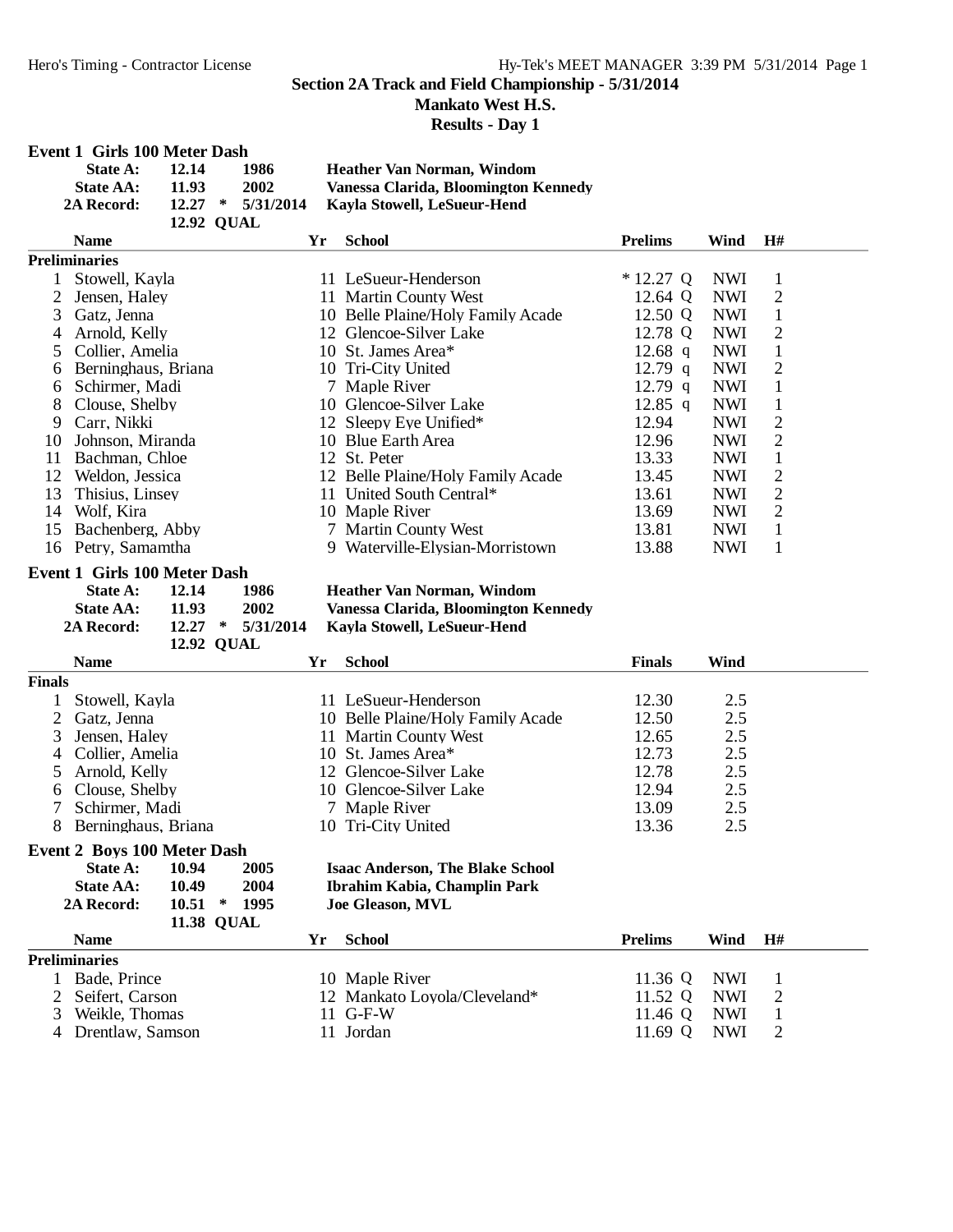**Preliminaries ... (Event 2 Boys 100 Meter Dash)**

### **Section 2A Track and Field Championship - 5/31/2014**

# **Mankato West H.S.**

|               | <b>Name</b>                         |                   |           | Yr | <b>School</b>                           | <b>Prelims</b> | Wind       | H#                           |  |
|---------------|-------------------------------------|-------------------|-----------|----|-----------------------------------------|----------------|------------|------------------------------|--|
| 5             | Fischer, Kenny                      |                   |           |    | 11 LCWM-Nicollet*                       | 11.48 $q$      | <b>NWI</b> | $\mathbf{1}$                 |  |
| 6             | Sheetz, Matt                        |                   |           |    | 10 LCWM-Nicollet*                       | $11.74$ q      | <b>NWI</b> | $\mathbf{1}$                 |  |
| 7             | Buszmann, Jeremy                    |                   |           |    | 10 Belle Plaine/Holy Family Acade       | 11.75 q        | <b>NWI</b> | $\mathbf{1}$                 |  |
| 8             | Hull, Casey                         |                   |           |    | 12 Jordan                               | $11.76$ q      | <b>NWI</b> | $\sqrt{2}$                   |  |
| 9             | Factor, Hunter                      |                   |           |    | 12 Tri-City United                      | 11.82          | <b>NWI</b> | $\mathbf{1}$                 |  |
| 10            | Fellows, Carter                     |                   |           |    | 10 Madelia/Truman*                      | 11.91          | <b>NWI</b> | $\mathbf{1}$                 |  |
| 11            | Olson, Dallas                       |                   |           |    | 11 United South Central*                | 11.93          | <b>NWI</b> | 2                            |  |
| 12            | Wilde, Brian                        |                   |           |    | 12 Fairmont                             | 12.10          | <b>NWI</b> | $\mathbf{1}$                 |  |
|               |                                     |                   |           |    |                                         |                |            |                              |  |
| 13            | Bomsta, Brady                       |                   |           |    | 11 Waseca                               | 12.14          | <b>NWI</b> | $\overline{c}$               |  |
| 14            | Christian, John                     |                   |           |    | 12 Tri-City United                      | 12.64          | <b>NWI</b> | $\overline{2}$               |  |
|               | <b>Event 2 Boys 100 Meter Dash</b>  |                   |           |    |                                         |                |            |                              |  |
|               | <b>State A:</b><br>10.94            |                   | 2005      |    | <b>Isaac Anderson, The Blake School</b> |                |            |                              |  |
|               | <b>State AA:</b><br>10.49           |                   | 2004      |    | Ibrahim Kabia, Champlin Park            |                |            |                              |  |
|               | 10.51<br>2A Record:                 |                   | $*$ 1995  |    | Joe Gleason, MVL                        |                |            |                              |  |
|               |                                     | <b>11.38 QUAL</b> |           |    |                                         |                |            |                              |  |
|               | <b>Name</b>                         |                   |           | Yr | <b>School</b>                           | <b>Finals</b>  | Wind       |                              |  |
| <b>Finals</b> |                                     |                   |           |    |                                         |                |            |                              |  |
| $\mathbf 1$   | Bade, Prince                        |                   |           |    | 10 Maple River                          | 11.23          | 1.7        |                              |  |
|               | 2 Fischer, Kenny                    |                   |           |    | 11 LCWM-Nicollet*                       | 11.31          | 1.7        |                              |  |
|               | Seifert, Carson                     |                   |           |    |                                         |                |            |                              |  |
| 3             |                                     |                   |           |    | 12 Mankato Loyola/Cleveland*            | 11.34          | 1.7        |                              |  |
| 4             | Weikle, Thomas                      |                   |           |    | 11 G-F-W                                | 11.49          | 1.7        |                              |  |
| 4             | Drentlaw, Samson                    |                   |           |    | 11 Jordan                               | 11.49          | 1.7        |                              |  |
| 6             | Hull, Casey                         |                   |           |    | 12 Jordan                               | 11.55          | 1.7        |                              |  |
|               | Buszmann, Jeremy                    |                   |           |    | 10 Belle Plaine/Holy Family Acade       | 11.59          | 1.7        |                              |  |
| 8             | Sheetz, Matt                        |                   |           |    | 10 LCWM-Nicollet*                       | 11.77          | 1.7        |                              |  |
|               | <b>Event 3 Girls 200 Meter Dash</b> |                   |           |    |                                         |                |            |                              |  |
|               | 24.58<br><b>State A:</b>            |                   | 1987      |    | Heather Van Norman, Windom              |                |            |                              |  |
|               | 23.93<br><b>State AA:</b>           |                   | 2001      |    | Vanessa Clarida, Bloomington Kennedy    |                |            |                              |  |
|               | 2A Record:<br>25.85                 | $\ast$            | 5/31/2014 |    | Kayla Stowell, LeSueur-Hend             |                |            |                              |  |
|               |                                     | 26.20 QUAL        |           |    |                                         |                |            |                              |  |
|               | <b>Name</b>                         |                   |           | Yr | <b>School</b>                           | <b>Prelims</b> | Wind       | H#                           |  |
|               | <b>Preliminaries</b>                |                   |           |    |                                         |                |            |                              |  |
|               | Stowell, Kayla                      |                   |           |    | 11 LeSueur-Henderson                    | 26.47 Q        | <b>NWI</b> | $\mathbf{1}$                 |  |
| 2             | Schirmer, Madi                      |                   |           |    | 7 Maple River                           | 26.82 Q        | <b>NWI</b> | $\overline{c}$               |  |
| 3             | Collier, Amelia                     |                   |           |    |                                         |                | <b>NWI</b> | $\mathbf{1}$                 |  |
|               |                                     |                   |           |    |                                         |                |            |                              |  |
| 4             |                                     |                   |           |    | 10 St. James Area*                      | 26.65 Q        |            |                              |  |
| 5             | Arnold, Kelly                       |                   |           |    | 12 Glencoe-Silver Lake                  | 26.83 Q        | <b>NWI</b> | $\overline{c}$               |  |
|               | Berninghaus, Briana                 |                   |           |    | 10 Tri-City United                      | $26.74$ q      | <b>NWI</b> | $\mathbf{1}$                 |  |
| 6             | Rauh, Maggie                        |                   |           |    | 12 Minnesota Valley Lutheran*           | $27.06$ q      | <b>NWI</b> | $\overline{c}$               |  |
|               | Marti, Jamie                        |                   |           |    | 12 Sleepy Eye Unified*                  | 27.33 q        | <b>NWI</b> | $\overline{c}$               |  |
| 8             | Donkhong, Anna                      |                   |           |    | 10 Belle Plaine/Holy Family Acade       | $27.44$ q      | <b>NWI</b> | $\mathbf{1}$                 |  |
| 9             | Pumper, Rylee                       |                   |           |    | 11 Belle Plaine/Holy Family Acade       | 28.12          | <b>NWI</b> | $\mathbf{1}$                 |  |
| 10            | Thompson, Kaitlyn                   |                   |           |    | 11 Madelia/Truman*                      | 28.14          | <b>NWI</b> | $\overline{c}$               |  |
| 11            | Swain, Madeline                     |                   |           |    | 11 Waseca                               | 28.15          | <b>NWI</b> | 2                            |  |
|               | 12 Ramaker, Gretchen                |                   |           |    | 9 New Richland-H-E-G                    | 28.19          | <b>NWI</b> | $\mathbf{1}$                 |  |
| 13            | Larson, Parry                       |                   |           |    | 12 Norwood-Young America                | 28.22          | <b>NWI</b> | $\mathbf{1}$                 |  |
| 14            |                                     |                   |           |    | 9 Martin County West                    |                | <b>NWI</b> |                              |  |
| 15            | Olson, Cora<br>Gratz, Briana        |                   |           |    | 12 Fairmont                             | 28.48<br>28.53 | <b>NWI</b> | $\mathbf{2}$<br>$\mathbf{2}$ |  |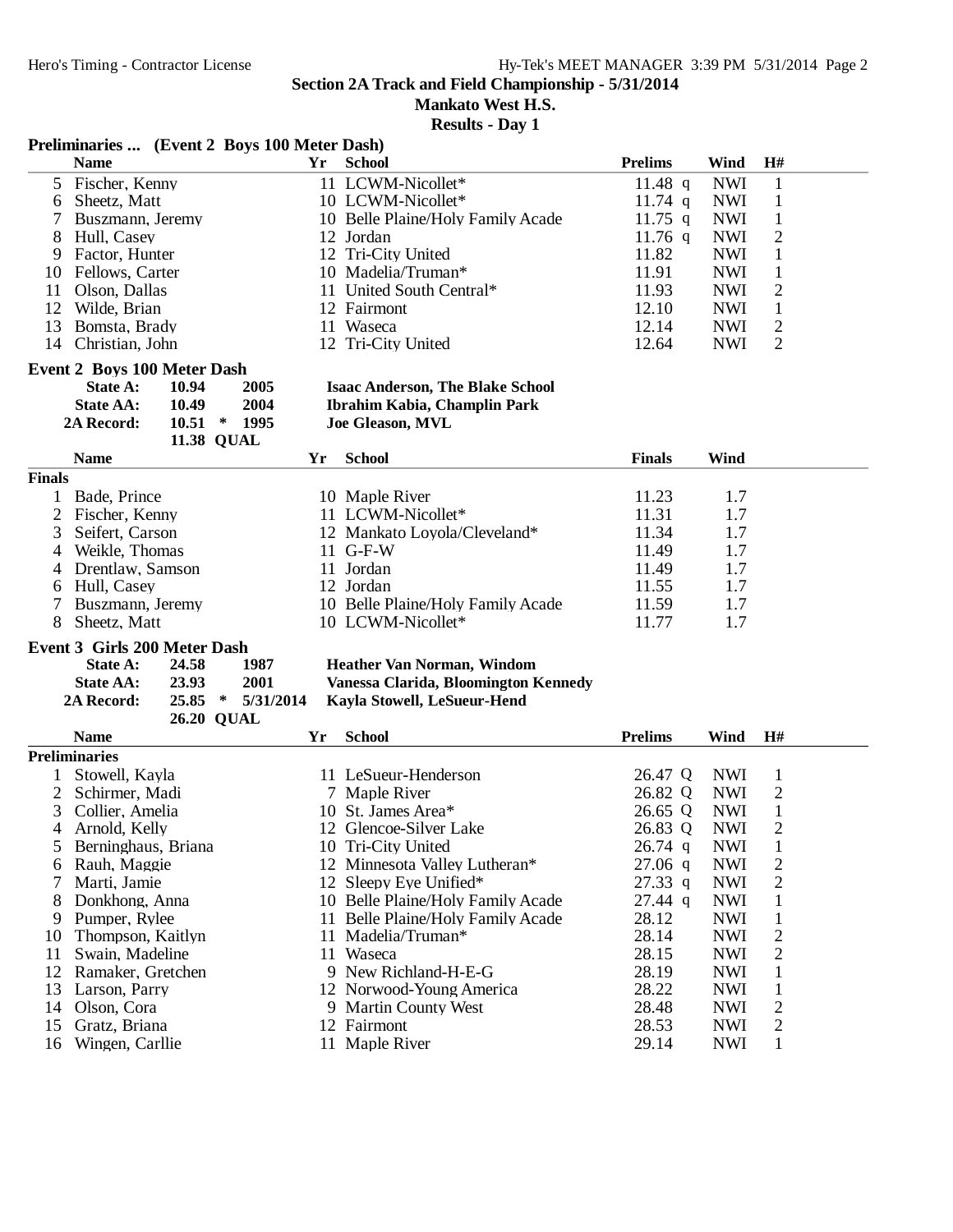# **Mankato West H.S.**

|                | <b>Event 3 Girls 200 Meter Dash</b> |                   |           |    |                                      |                |            |                |  |
|----------------|-------------------------------------|-------------------|-----------|----|--------------------------------------|----------------|------------|----------------|--|
|                | <b>State A:</b>                     | 24.58             | 1987      |    | <b>Heather Van Norman, Windom</b>    |                |            |                |  |
|                | <b>State AA:</b>                    | 23.93             | 2001      |    | Vanessa Clarida, Bloomington Kennedy |                |            |                |  |
|                | 2A Record:                          | $25.85$ *         | 5/31/2014 |    | Kayla Stowell, LeSueur-Hend          |                |            |                |  |
|                |                                     | <b>26.20 QUAL</b> |           |    |                                      |                |            |                |  |
|                | <b>Name</b>                         |                   |           | Yr | <b>School</b>                        | <b>Finals</b>  | Wind       |                |  |
| <b>Finals</b>  |                                     |                   |           |    |                                      |                |            |                |  |
| $\mathbf{1}$   | Stowell, Kayla                      |                   |           |    | 11 LeSueur-Henderson                 | $25.85$ *      | $+0.0$     |                |  |
| $\overline{2}$ | Schirmer, Madi                      |                   |           |    | 7 Maple River                        | 26.66          | $+0.0$     |                |  |
| 3              | Arnold, Kelly                       |                   |           |    | 12 Glencoe-Silver Lake               | 26.80          | $+0.0$     |                |  |
| 4              | Rauh, Maggie                        |                   |           |    | 12 Minnesota Valley Lutheran*        | 27.11          | $+0.0$     |                |  |
| 5              | Collier, Amelia                     |                   |           |    | 10 St. James Area*                   | 27.33          | $+0.0$     |                |  |
| 6              | Marti, Jamie                        |                   |           |    | 12 Sleepy Eye Unified*               | 27.91          | $+0.0$     |                |  |
| 7              | Donkhong, Anna                      |                   |           |    | 10 Belle Plaine/Holy Family Acade    | 28.22          | $+0.0$     |                |  |
|                | <b>Event 4 Boys 200 Meter Dash</b>  |                   |           |    |                                      |                |            |                |  |
|                | <b>State A:</b>                     | 21.85             | 1996      |    | <b>Adam Freed, Marshall, Duluth</b>  |                |            |                |  |
|                | <b>State AA:</b>                    | 20.92             | 2004      |    | <b>Jon Boyd, Mankato East</b>        |                |            |                |  |
|                | 2A Record:                          | $21.97$ *         | 1995      |    | Joe Gleason, MVL                     |                |            |                |  |
|                |                                     | 22.93 QUAL        |           |    |                                      |                |            |                |  |
|                | <b>Name</b>                         |                   |           | Yr | <b>School</b>                        | <b>Prelims</b> | Wind       | H#             |  |
|                | <b>Preliminaries</b>                |                   |           |    |                                      |                |            |                |  |
| 1              | Schuster, John                      |                   |           |    | 11 United South Central*             | 23.03 Q        | <b>NWI</b> | $\mathbf{1}$   |  |
| $\overline{2}$ | Olson, Bailey                       |                   |           |    | 10 Blue Earth Area                   | 23.12 Q        | <b>NWI</b> | $\overline{c}$ |  |
| 3              | Weikle, Thomas                      |                   |           |    | 11 G-F-W                             | 23.19 Q        | <b>NWI</b> | $\mathbf{2}$   |  |
| 4              | Bade, Prince                        |                   |           |    | 10 Maple River                       | 23.25 Q        | <b>NWI</b> | $\mathbf{1}$   |  |
| 5              | Borgwardt, Lukas                    |                   |           |    | 10 Minnesota Valley Lutheran*        | $23.62$ q      | <b>NWI</b> | $\mathbf{2}$   |  |
| 6              | Beck, Kyle                          |                   |           |    | 11 Glencoe-Silver Lake               | $23.68$ q      | <b>NWI</b> | $\mathbf{1}$   |  |
| 7              | Danielson, Eric                     |                   |           |    | 12 Sibley East                       | $23.93$ q      | <b>NWI</b> | $\mathbf 1$    |  |
| 8              | Beulke, Jamison                     |                   |           |    | 11 Tri-City United                   | $24.01$ q      | <b>NWI</b> | $\overline{c}$ |  |
| 9              | Schwarze, Scott                     |                   |           |    | 11 Jordan                            | 24.01          | <b>NWI</b> | $\overline{2}$ |  |
| 10             | Denn, Jake                          |                   |           |    | 11 Madelia/Truman*                   | 24.12          | <b>NWI</b> | $\mathbf 1$    |  |
| 10             | Schwarz, Tom                        |                   |           |    | 12 LeSueur-Henderson                 | 24.12          | <b>NWI</b> | $\mathbf{1}$   |  |
|                | 12 Born, Justin                     |                   |           |    | 11 LCWM-Nicollet*                    | 24.24          | <b>NWI</b> | $\mathbf{1}$   |  |
| 13             | Holmbeck, Christopher               |                   |           |    | 12 Belle Plaine/Holy Family Acade    | 24.34          | <b>NWI</b> | $\overline{c}$ |  |
| 14             | Mortensen, Lucas                    |                   |           |    | 9 St. Clair                          | 25.03          | <b>NWI</b> | $\overline{c}$ |  |
| 15             | Kluver, Brandon                     |                   |           |    | 10 Martin County West                | 25.21          | <b>NWI</b> | $\overline{c}$ |  |
| 16             | Beedle, Ben                         |                   |           |    | 9 Waterville-Elysian-Morristown      | 25.93          | <b>NWI</b> | $\mathbf{1}$   |  |
|                | <b>Event 4 Boys 200 Meter Dash</b>  |                   |           |    |                                      |                |            |                |  |
|                | <b>State A:</b>                     | 21.85             | 1996      |    | <b>Adam Freed, Marshall, Duluth</b>  |                |            |                |  |
|                | <b>State AA:</b>                    | 20.92             | 2004      |    | <b>Jon Boyd, Mankato East</b>        |                |            |                |  |
|                | 2A Record:                          | $21.97$ *         | 1995      |    | Joe Gleason, MVL                     |                |            |                |  |
|                |                                     | 22.93 QUAL        |           |    |                                      |                |            |                |  |
|                | <b>Name</b>                         |                   |           | Yr | <b>School</b>                        | <b>Finals</b>  | Wind       |                |  |
| <b>Finals</b>  |                                     |                   |           |    |                                      |                |            |                |  |
| 1              | Olson, Bailey                       |                   |           |    | 10 Blue Earth Area                   | 22.92          | 0.5        |                |  |
| 2              | Bade, Prince                        |                   |           |    | 10 Maple River                       | 23.02          | 0.5        |                |  |
| 3              | Schuster, John                      |                   |           |    | 11 United South Central*             | 23.11          | 0.5        |                |  |
| 4              | Weikle, Thomas                      |                   |           |    | $11$ G-F-W                           | 23.13          | 0.5        |                |  |
| 5              | Borgwardt, Lukas                    |                   |           |    | 10 Minnesota Valley Lutheran*        | 23.56          | 0.5        |                |  |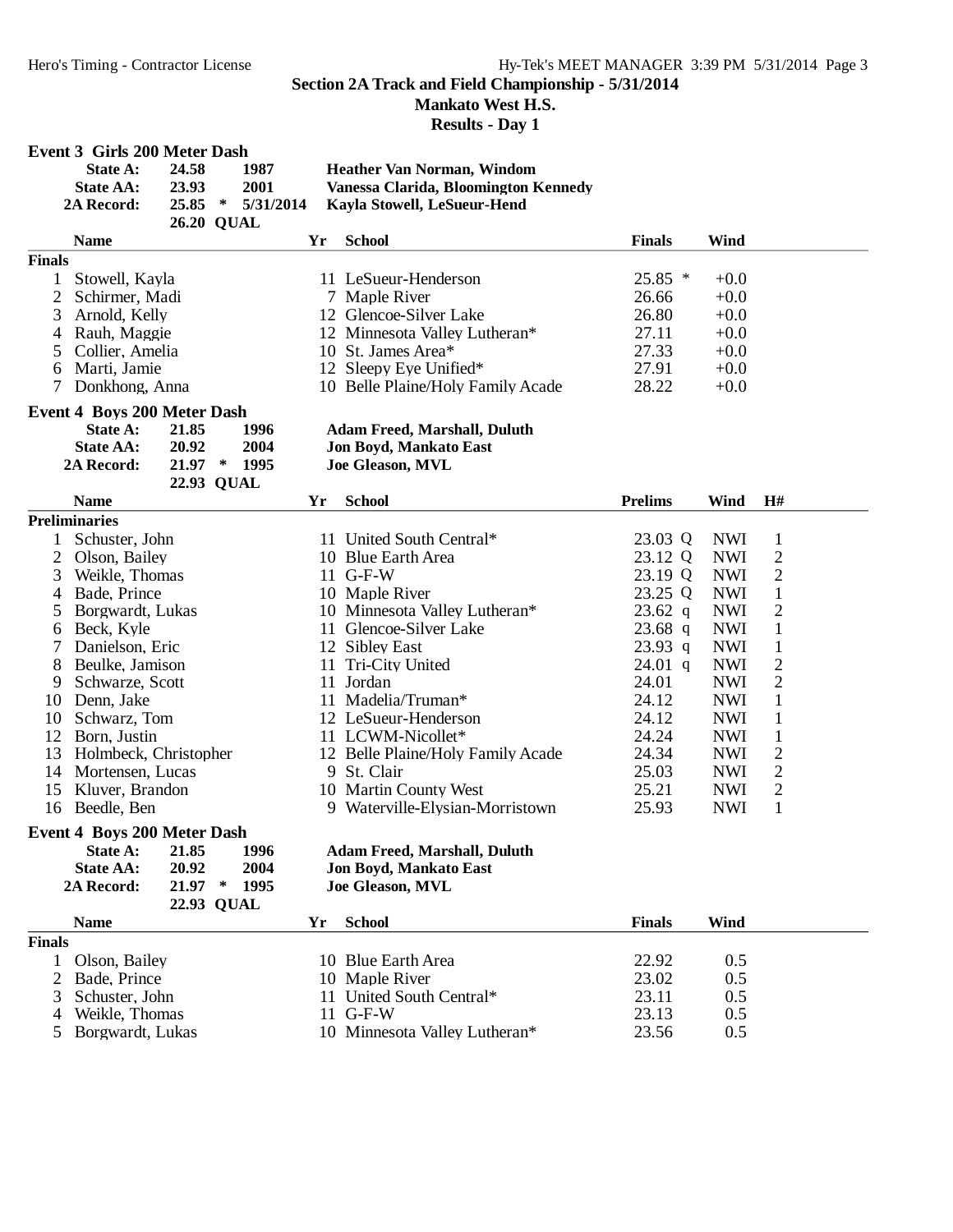# **Mankato West H.S.**

| Finals  (Event 4 Boys 200 Meter Dash) |                                       |               |                                            |
|---------------------------------------|---------------------------------------|---------------|--------------------------------------------|
| <b>Name</b>                           | <b>School</b><br>Yr                   | <b>Finals</b> | Wind                                       |
| Beck, Kyle<br>6                       | Glencoe-Silver Lake<br>11             | 23.67         | 0.5                                        |
| Beulke, Jamison<br>7                  | 11 Tri-City United                    | 23.95         | 0.5                                        |
| Danielson, Eric                       | 12 Sibley East                        | 23.98         | 0.5                                        |
| <b>Event 5 Girls 400 Meter Dash</b>   |                                       |               |                                            |
| <b>State A:</b><br>56.19<br>2001      | <b>Anne Hillier, The Blake School</b> |               |                                            |
| 54.36<br><b>State AA:</b><br>2001     | Vanessa Clarida, Bloomington Kennedy  |               |                                            |
| $*$ 1993<br>2A Record:<br>57.56       | <b>Kris Hansen, LCWM</b>              |               |                                            |
| <b>59.10 QUAL</b>                     |                                       |               |                                            |
| <b>Name</b>                           | <b>School</b><br>Yr                   | <b>Finals</b> | H#                                         |
| <b>Finals</b>                         |                                       |               |                                            |
| Gatz, Jenna<br>1                      | 10 Belle Plaine/Holy Family Acade     | 58.39         | <b>QUAL</b><br>$\overline{c}$              |
| 2<br>Olsen, Karli                     | 10 Blue Earth Area                    | 59.84         |                                            |
| 3<br>Muetzel, Emily                   | 10 Glencoe-Silver Lake                | 1:00.61       | $\begin{array}{c} 2 \\ 2 \\ 2 \end{array}$ |
| Anderson, Lily<br>4                   | 10 Waterville-Elysian-Morristown      | 1:01.18       |                                            |
| Collier, Amelia<br>5                  | 10 St. James Area*                    | 1:02.25       |                                            |
| Springer, Marta<br>6                  | 11 St. Peter                          | 1:02.42       | $\frac{2}{1}$                              |
| 7<br>Blake, Makayla                   | 10 LeSueur-Henderson                  | 1:02.60       |                                            |
| 8<br>Rider, Ruthie                    | 8 G-F-W                               | 1:03.44       | 2                                          |
| Weber, Alyssa<br>9                    | 10 Sibley East                        | 1:04.48       | $\mathbf{1}$                               |
| Wingen, Carllie<br>10                 | 11 Maple River                        | 1:05.55       | $\mathbf{1}$                               |
| 11<br>Palmer, Megan                   | 8 G-F-W                               | 1:05.79       | $\mathbf{1}$                               |
| 12<br>Larson, Parry                   | 12 Norwood-Young America              | 1:06.66       | $\overline{\mathbf{c}}$                    |
| 13<br>Norman, Alissa                  | 8 Blue Earth Area                     | 1:06.75       | $\mathbf{1}$                               |
| 14<br>Klocek, Catilyn                 | 10 United South Central*              | 1:07.48       | 1                                          |
| 15<br>Timm, Madison                   | 9 Waterville-Elysian-Morristown       | 1:34.30       | $\mathbf{1}$                               |
| Wrightson, Brittney<br>$---$          | 7 LCWM-Nicollet*                      | DQ            | 1                                          |
| <b>Event 6 Boys 400 Meter Dash</b>    |                                       |               |                                            |
| 47.66<br>1996<br><b>State A:</b>      | <b>Tom Gerding, Waconia</b>           |               |                                            |
| <b>State AA:</b><br>47.59<br>1993     | Randy Melbourne, Minneapolis Washburn |               |                                            |
| 2A Record:<br>49.51<br>$\ast$<br>1996 | <b>Bob Quade, MCW</b>                 |               |                                            |
| 50.43 QUAL                            |                                       |               |                                            |
| <b>Name</b>                           | <b>School</b><br>Yr                   | <b>Finals</b> | H#                                         |
| <b>Finals</b>                         |                                       |               |                                            |
| Schuster, John                        | 11 United South Central*              | 50.44         |                                            |
| 2<br>Wiechman, Seth                   | 11 Minnesota Valley Lutheran*         | 50.51         | $\frac{2}{2}$                              |
| 3<br>Willett, Thomas                  | 9 Fairmont                            | 51.50         |                                            |
| 4 Chacon, Zuriel                      | 11 St. James Area*                    | 52.73         | $\overline{c}$                             |
| 5<br>Metzger, Angelo                  | $10$ G-F-W                            | 53.19         | $\mathbf 1$                                |
| Hauser, Tyler<br>6                    | 12 St. Clair                          | 53.70         | $\overline{c}$                             |
| Bahr, Zach                            | 12 Belle Plaine/Holy Family Acade     | 53.78         | $\overline{c}$                             |
| Trio, Aaron                           | 12 Maple River                        | 53.78         | 1                                          |
| Subbert, Nate<br>9                    | 10 Fairmont                           | 54.27         | 1                                          |
| 10<br>Schwarz, Tom                    | 12 LeSueur-Henderson                  | 54.38         | 2                                          |
| 11<br>Johnson, Raece                  | 12 New Richland-H-E-G                 | 54.61         | 1                                          |
| 12 Ponath, Taylor                     | 11 Belle Plaine/Holy Family Acade     | 55.25         |                                            |
| Bumgarner, Alex<br>13                 | 11 Minnesota Valley Lutheran*         | 55.45         | 2                                          |
| Kluver, Brandon<br>14                 | 10 Martin County West                 | 57.14         | 1                                          |
| 15<br>Becker, Cody                    | 12 Glencoe-Silver Lake                | 58.28         | 1                                          |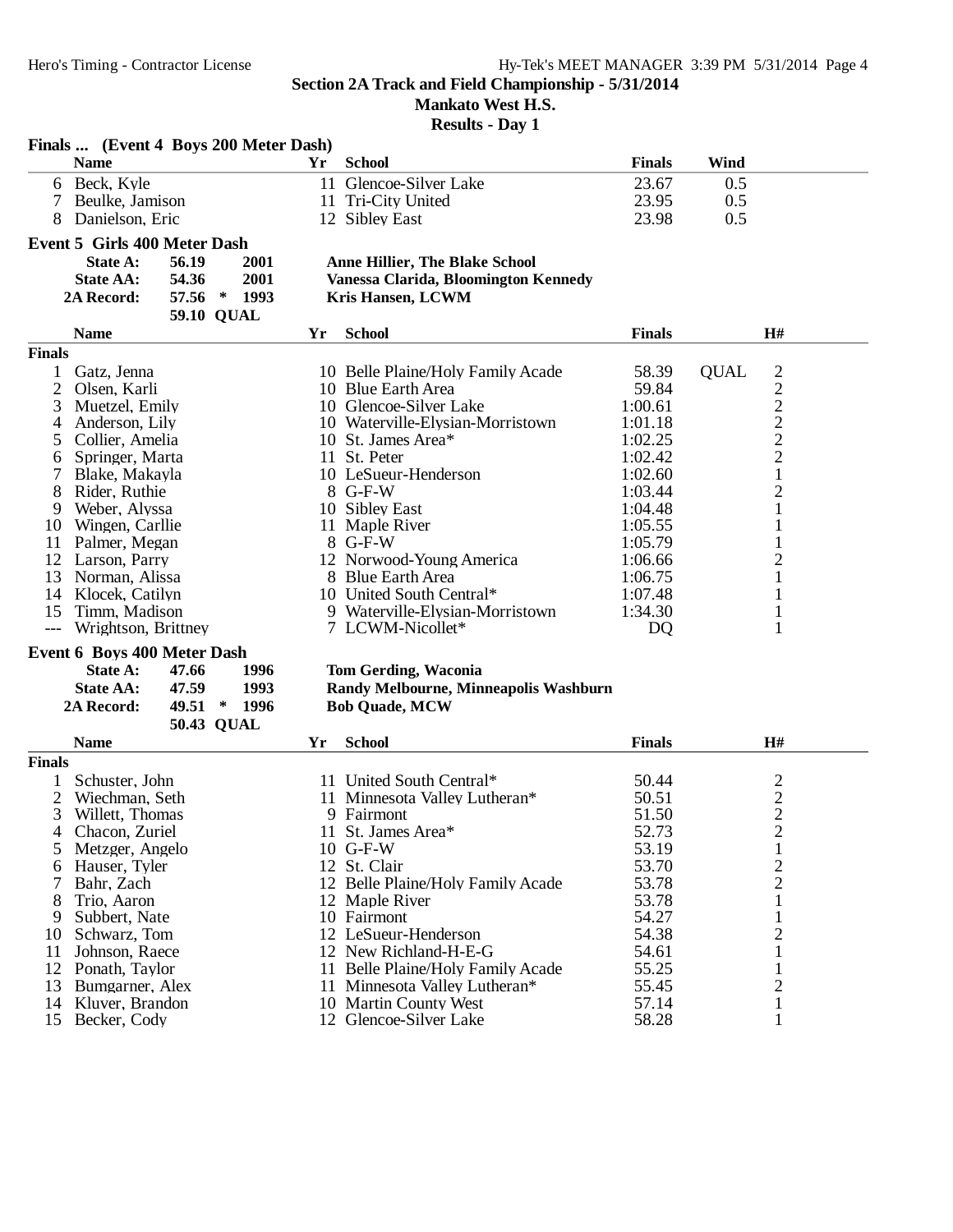# **Mankato West H.S.**

|                  |                                                                                                                                                                                                                                                                                                                                       |                                                                                                                                                                                 |                                                                                                                                         |                                                              |                                                                                                                                                                                                                                                                                                                                                                                                                                                                                                                                                                                                                                                                                                                                                                                                                                                                                                                                                                                                | H#                                                                                                                                                                                                                          |
|------------------|---------------------------------------------------------------------------------------------------------------------------------------------------------------------------------------------------------------------------------------------------------------------------------------------------------------------------------------|---------------------------------------------------------------------------------------------------------------------------------------------------------------------------------|-----------------------------------------------------------------------------------------------------------------------------------------|--------------------------------------------------------------|------------------------------------------------------------------------------------------------------------------------------------------------------------------------------------------------------------------------------------------------------------------------------------------------------------------------------------------------------------------------------------------------------------------------------------------------------------------------------------------------------------------------------------------------------------------------------------------------------------------------------------------------------------------------------------------------------------------------------------------------------------------------------------------------------------------------------------------------------------------------------------------------------------------------------------------------------------------------------------------------|-----------------------------------------------------------------------------------------------------------------------------------------------------------------------------------------------------------------------------|
|                  |                                                                                                                                                                                                                                                                                                                                       |                                                                                                                                                                                 |                                                                                                                                         |                                                              |                                                                                                                                                                                                                                                                                                                                                                                                                                                                                                                                                                                                                                                                                                                                                                                                                                                                                                                                                                                                | 1                                                                                                                                                                                                                           |
|                  |                                                                                                                                                                                                                                                                                                                                       |                                                                                                                                                                                 |                                                                                                                                         |                                                              |                                                                                                                                                                                                                                                                                                                                                                                                                                                                                                                                                                                                                                                                                                                                                                                                                                                                                                                                                                                                |                                                                                                                                                                                                                             |
|                  |                                                                                                                                                                                                                                                                                                                                       |                                                                                                                                                                                 |                                                                                                                                         |                                                              |                                                                                                                                                                                                                                                                                                                                                                                                                                                                                                                                                                                                                                                                                                                                                                                                                                                                                                                                                                                                |                                                                                                                                                                                                                             |
|                  |                                                                                                                                                                                                                                                                                                                                       |                                                                                                                                                                                 |                                                                                                                                         |                                                              |                                                                                                                                                                                                                                                                                                                                                                                                                                                                                                                                                                                                                                                                                                                                                                                                                                                                                                                                                                                                |                                                                                                                                                                                                                             |
|                  |                                                                                                                                                                                                                                                                                                                                       |                                                                                                                                                                                 |                                                                                                                                         |                                                              |                                                                                                                                                                                                                                                                                                                                                                                                                                                                                                                                                                                                                                                                                                                                                                                                                                                                                                                                                                                                |                                                                                                                                                                                                                             |
|                  |                                                                                                                                                                                                                                                                                                                                       |                                                                                                                                                                                 |                                                                                                                                         |                                                              |                                                                                                                                                                                                                                                                                                                                                                                                                                                                                                                                                                                                                                                                                                                                                                                                                                                                                                                                                                                                |                                                                                                                                                                                                                             |
|                  |                                                                                                                                                                                                                                                                                                                                       |                                                                                                                                                                                 |                                                                                                                                         |                                                              |                                                                                                                                                                                                                                                                                                                                                                                                                                                                                                                                                                                                                                                                                                                                                                                                                                                                                                                                                                                                | H#                                                                                                                                                                                                                          |
|                  |                                                                                                                                                                                                                                                                                                                                       |                                                                                                                                                                                 |                                                                                                                                         |                                                              |                                                                                                                                                                                                                                                                                                                                                                                                                                                                                                                                                                                                                                                                                                                                                                                                                                                                                                                                                                                                |                                                                                                                                                                                                                             |
|                  |                                                                                                                                                                                                                                                                                                                                       |                                                                                                                                                                                 |                                                                                                                                         |                                                              |                                                                                                                                                                                                                                                                                                                                                                                                                                                                                                                                                                                                                                                                                                                                                                                                                                                                                                                                                                                                | $\overline{\mathbf{c}}$<br><b>QUAL</b>                                                                                                                                                                                      |
|                  |                                                                                                                                                                                                                                                                                                                                       |                                                                                                                                                                                 |                                                                                                                                         |                                                              |                                                                                                                                                                                                                                                                                                                                                                                                                                                                                                                                                                                                                                                                                                                                                                                                                                                                                                                                                                                                |                                                                                                                                                                                                                             |
|                  |                                                                                                                                                                                                                                                                                                                                       |                                                                                                                                                                                 |                                                                                                                                         |                                                              |                                                                                                                                                                                                                                                                                                                                                                                                                                                                                                                                                                                                                                                                                                                                                                                                                                                                                                                                                                                                | $\begin{array}{c}\n2 \\ 2 \\ 2 \\ 1\n\end{array}$                                                                                                                                                                           |
|                  |                                                                                                                                                                                                                                                                                                                                       |                                                                                                                                                                                 |                                                                                                                                         |                                                              |                                                                                                                                                                                                                                                                                                                                                                                                                                                                                                                                                                                                                                                                                                                                                                                                                                                                                                                                                                                                |                                                                                                                                                                                                                             |
|                  |                                                                                                                                                                                                                                                                                                                                       |                                                                                                                                                                                 |                                                                                                                                         |                                                              |                                                                                                                                                                                                                                                                                                                                                                                                                                                                                                                                                                                                                                                                                                                                                                                                                                                                                                                                                                                                |                                                                                                                                                                                                                             |
|                  |                                                                                                                                                                                                                                                                                                                                       |                                                                                                                                                                                 |                                                                                                                                         |                                                              |                                                                                                                                                                                                                                                                                                                                                                                                                                                                                                                                                                                                                                                                                                                                                                                                                                                                                                                                                                                                |                                                                                                                                                                                                                             |
|                  |                                                                                                                                                                                                                                                                                                                                       |                                                                                                                                                                                 |                                                                                                                                         |                                                              |                                                                                                                                                                                                                                                                                                                                                                                                                                                                                                                                                                                                                                                                                                                                                                                                                                                                                                                                                                                                | $\overline{c}$                                                                                                                                                                                                              |
|                  |                                                                                                                                                                                                                                                                                                                                       |                                                                                                                                                                                 |                                                                                                                                         |                                                              |                                                                                                                                                                                                                                                                                                                                                                                                                                                                                                                                                                                                                                                                                                                                                                                                                                                                                                                                                                                                | 1                                                                                                                                                                                                                           |
|                  |                                                                                                                                                                                                                                                                                                                                       |                                                                                                                                                                                 |                                                                                                                                         |                                                              |                                                                                                                                                                                                                                                                                                                                                                                                                                                                                                                                                                                                                                                                                                                                                                                                                                                                                                                                                                                                |                                                                                                                                                                                                                             |
|                  |                                                                                                                                                                                                                                                                                                                                       |                                                                                                                                                                                 |                                                                                                                                         |                                                              |                                                                                                                                                                                                                                                                                                                                                                                                                                                                                                                                                                                                                                                                                                                                                                                                                                                                                                                                                                                                |                                                                                                                                                                                                                             |
|                  |                                                                                                                                                                                                                                                                                                                                       |                                                                                                                                                                                 |                                                                                                                                         |                                                              |                                                                                                                                                                                                                                                                                                                                                                                                                                                                                                                                                                                                                                                                                                                                                                                                                                                                                                                                                                                                |                                                                                                                                                                                                                             |
|                  |                                                                                                                                                                                                                                                                                                                                       |                                                                                                                                                                                 |                                                                                                                                         |                                                              |                                                                                                                                                                                                                                                                                                                                                                                                                                                                                                                                                                                                                                                                                                                                                                                                                                                                                                                                                                                                |                                                                                                                                                                                                                             |
|                  |                                                                                                                                                                                                                                                                                                                                       |                                                                                                                                                                                 |                                                                                                                                         |                                                              |                                                                                                                                                                                                                                                                                                                                                                                                                                                                                                                                                                                                                                                                                                                                                                                                                                                                                                                                                                                                | $\overline{c}$                                                                                                                                                                                                              |
|                  |                                                                                                                                                                                                                                                                                                                                       |                                                                                                                                                                                 |                                                                                                                                         |                                                              |                                                                                                                                                                                                                                                                                                                                                                                                                                                                                                                                                                                                                                                                                                                                                                                                                                                                                                                                                                                                | 1                                                                                                                                                                                                                           |
|                  |                                                                                                                                                                                                                                                                                                                                       |                                                                                                                                                                                 |                                                                                                                                         |                                                              |                                                                                                                                                                                                                                                                                                                                                                                                                                                                                                                                                                                                                                                                                                                                                                                                                                                                                                                                                                                                | 1                                                                                                                                                                                                                           |
|                  |                                                                                                                                                                                                                                                                                                                                       |                                                                                                                                                                                 |                                                                                                                                         |                                                              |                                                                                                                                                                                                                                                                                                                                                                                                                                                                                                                                                                                                                                                                                                                                                                                                                                                                                                                                                                                                | $\overline{2}$                                                                                                                                                                                                              |
|                  |                                                                                                                                                                                                                                                                                                                                       |                                                                                                                                                                                 |                                                                                                                                         |                                                              |                                                                                                                                                                                                                                                                                                                                                                                                                                                                                                                                                                                                                                                                                                                                                                                                                                                                                                                                                                                                |                                                                                                                                                                                                                             |
|                  |                                                                                                                                                                                                                                                                                                                                       | 1996                                                                                                                                                                            |                                                                                                                                         |                                                              |                                                                                                                                                                                                                                                                                                                                                                                                                                                                                                                                                                                                                                                                                                                                                                                                                                                                                                                                                                                                |                                                                                                                                                                                                                             |
| <b>State AA:</b> |                                                                                                                                                                                                                                                                                                                                       | 2001                                                                                                                                                                            |                                                                                                                                         |                                                              |                                                                                                                                                                                                                                                                                                                                                                                                                                                                                                                                                                                                                                                                                                                                                                                                                                                                                                                                                                                                |                                                                                                                                                                                                                             |
| 2A Record:       | ∗                                                                                                                                                                                                                                                                                                                                     | 1997                                                                                                                                                                            |                                                                                                                                         |                                                              |                                                                                                                                                                                                                                                                                                                                                                                                                                                                                                                                                                                                                                                                                                                                                                                                                                                                                                                                                                                                |                                                                                                                                                                                                                             |
|                  |                                                                                                                                                                                                                                                                                                                                       |                                                                                                                                                                                 |                                                                                                                                         |                                                              |                                                                                                                                                                                                                                                                                                                                                                                                                                                                                                                                                                                                                                                                                                                                                                                                                                                                                                                                                                                                |                                                                                                                                                                                                                             |
| <b>Name</b>      |                                                                                                                                                                                                                                                                                                                                       |                                                                                                                                                                                 |                                                                                                                                         | <b>School</b>                                                | <b>Finals</b>                                                                                                                                                                                                                                                                                                                                                                                                                                                                                                                                                                                                                                                                                                                                                                                                                                                                                                                                                                                  | H#                                                                                                                                                                                                                          |
| <b>Finals</b>    |                                                                                                                                                                                                                                                                                                                                       |                                                                                                                                                                                 |                                                                                                                                         |                                                              |                                                                                                                                                                                                                                                                                                                                                                                                                                                                                                                                                                                                                                                                                                                                                                                                                                                                                                                                                                                                |                                                                                                                                                                                                                             |
| Streich, Shane   |                                                                                                                                                                                                                                                                                                                                       |                                                                                                                                                                                 |                                                                                                                                         |                                                              | 1:57.02                                                                                                                                                                                                                                                                                                                                                                                                                                                                                                                                                                                                                                                                                                                                                                                                                                                                                                                                                                                        | <b>QUAL</b>                                                                                                                                                                                                                 |
|                  |                                                                                                                                                                                                                                                                                                                                       |                                                                                                                                                                                 |                                                                                                                                         |                                                              | 1:59.58                                                                                                                                                                                                                                                                                                                                                                                                                                                                                                                                                                                                                                                                                                                                                                                                                                                                                                                                                                                        |                                                                                                                                                                                                                             |
| McGuire, Marty   |                                                                                                                                                                                                                                                                                                                                       |                                                                                                                                                                                 |                                                                                                                                         |                                                              | 2:00.16                                                                                                                                                                                                                                                                                                                                                                                                                                                                                                                                                                                                                                                                                                                                                                                                                                                                                                                                                                                        | $\begin{array}{c} 2 \\ 2 \\ 2 \\ 1 \end{array}$                                                                                                                                                                             |
| Lynch, Kelton    |                                                                                                                                                                                                                                                                                                                                       |                                                                                                                                                                                 |                                                                                                                                         |                                                              | 2:06.15                                                                                                                                                                                                                                                                                                                                                                                                                                                                                                                                                                                                                                                                                                                                                                                                                                                                                                                                                                                        |                                                                                                                                                                                                                             |
| Rider, Jesse     |                                                                                                                                                                                                                                                                                                                                       |                                                                                                                                                                                 |                                                                                                                                         |                                                              | 2:06.53                                                                                                                                                                                                                                                                                                                                                                                                                                                                                                                                                                                                                                                                                                                                                                                                                                                                                                                                                                                        | $\overline{c}$                                                                                                                                                                                                              |
| 6 Bruhn, Cole    |                                                                                                                                                                                                                                                                                                                                       |                                                                                                                                                                                 |                                                                                                                                         |                                                              | 2:06.72                                                                                                                                                                                                                                                                                                                                                                                                                                                                                                                                                                                                                                                                                                                                                                                                                                                                                                                                                                                        | $\mathbf{1}$                                                                                                                                                                                                                |
| Storm, Blake     |                                                                                                                                                                                                                                                                                                                                       |                                                                                                                                                                                 |                                                                                                                                         |                                                              | 2:06.80                                                                                                                                                                                                                                                                                                                                                                                                                                                                                                                                                                                                                                                                                                                                                                                                                                                                                                                                                                                        | $\mathbf{1}$                                                                                                                                                                                                                |
| Kokesch, Bryan   |                                                                                                                                                                                                                                                                                                                                       |                                                                                                                                                                                 |                                                                                                                                         |                                                              | 2:07.00                                                                                                                                                                                                                                                                                                                                                                                                                                                                                                                                                                                                                                                                                                                                                                                                                                                                                                                                                                                        | $\overline{c}$                                                                                                                                                                                                              |
| Holm, Nick       |                                                                                                                                                                                                                                                                                                                                       |                                                                                                                                                                                 |                                                                                                                                         |                                                              | 2:08.36                                                                                                                                                                                                                                                                                                                                                                                                                                                                                                                                                                                                                                                                                                                                                                                                                                                                                                                                                                                        | $\overline{c}$                                                                                                                                                                                                              |
| Highum, Isaac    |                                                                                                                                                                                                                                                                                                                                       |                                                                                                                                                                                 |                                                                                                                                         |                                                              | 2:08.72                                                                                                                                                                                                                                                                                                                                                                                                                                                                                                                                                                                                                                                                                                                                                                                                                                                                                                                                                                                        | $\overline{c}$                                                                                                                                                                                                              |
| Loegering, Nate  |                                                                                                                                                                                                                                                                                                                                       |                                                                                                                                                                                 |                                                                                                                                         |                                                              | 2:09.37                                                                                                                                                                                                                                                                                                                                                                                                                                                                                                                                                                                                                                                                                                                                                                                                                                                                                                                                                                                        | 1                                                                                                                                                                                                                           |
| 12 Eichten, Tony |                                                                                                                                                                                                                                                                                                                                       |                                                                                                                                                                                 |                                                                                                                                         |                                                              | 2:09.72                                                                                                                                                                                                                                                                                                                                                                                                                                                                                                                                                                                                                                                                                                                                                                                                                                                                                                                                                                                        |                                                                                                                                                                                                                             |
| Arroyo, Max      |                                                                                                                                                                                                                                                                                                                                       |                                                                                                                                                                                 |                                                                                                                                         |                                                              | 2:09.95                                                                                                                                                                                                                                                                                                                                                                                                                                                                                                                                                                                                                                                                                                                                                                                                                                                                                                                                                                                        | 2                                                                                                                                                                                                                           |
| Pinke, Noah      |                                                                                                                                                                                                                                                                                                                                       |                                                                                                                                                                                 |                                                                                                                                         |                                                              | 2:11.64                                                                                                                                                                                                                                                                                                                                                                                                                                                                                                                                                                                                                                                                                                                                                                                                                                                                                                                                                                                        | 1                                                                                                                                                                                                                           |
| Sundblad, Josh   |                                                                                                                                                                                                                                                                                                                                       |                                                                                                                                                                                 |                                                                                                                                         | 10 Fairmont                                                  | 2:11.99                                                                                                                                                                                                                                                                                                                                                                                                                                                                                                                                                                                                                                                                                                                                                                                                                                                                                                                                                                                        |                                                                                                                                                                                                                             |
|                  | <b>Name</b><br>Giesen, Aaron<br><b>State A:</b><br><b>State AA:</b><br>2A Record:<br><b>Name</b><br><b>Finals</b><br>Giefer, Julia<br>Orlow, Julia<br>Schnable, Abbie<br>Larson, Morgan<br>Breck, Allison<br>Pavich, Jenna<br>Eibs, Alison<br>Javens, Eaden<br>Schultz, Alissa<br>Vetter, Katerina<br>Harden, Kelly<br>Wiebusch, Ella | 2:08.77<br>2:10.42<br>2:17.84<br>Kaplan, Jacqueline<br>Cooling, Elizabeth<br>Robinson, Gabby<br>Chaffee, Samantha<br>State A: 1:50.72<br>1:49.76<br>1:56.80<br>Richter, Brandon | <b>Event 7 Girls 800 Meter Run</b><br>1986<br>2005<br>$*$ 6/2/2012<br>2:20.55 QUAL<br><b>Event 8 Boys 800 Meter Run</b><br>1:58.96 QUAL | Finals  (Event 6 Boys 400 Meter Dash)<br>Yr<br>Yr<br>9<br>Yr | <b>School</b><br>Glencoe-Silver Lake<br>10<br><b>Jeanne Kruckeberg, Blooming Prairie</b><br><b>Heather Dorniden</b><br>Krista Hassing, Blue Earth A<br><b>School</b><br>12 LCWM-Nicollet*<br>12 Jordan<br>11 Norwood-Young America<br>10 Martin County West<br>11 Waterville-Elysian-Morristown<br>8 Madelia/Truman*<br>10 Waseca<br>9 Fairmont<br><b>Sibley East</b><br>8 Tri-City United<br>9 United South Central*<br>8 Mankato Loyola/Cleveland*<br>10 Belle Plaine/Holy Family Acade<br>10 Mankato Loyola/Cleveland*<br>8 New Richland-H-E-G<br>10 St. Peter<br><b>Jason Owen, Stewartville</b><br><b>Trent Riter, Mounds View</b><br>Ryan Losinski, Le Center/Cleveland<br>11 Waseca<br>11 Glencoe-Silver Lake<br>12 Tri-City United<br>11 Janesville-Waldorf-Pemberton<br>12 G-F-W<br>11 Sibley East<br>9 St. Clair<br>10 Minnesota Valley Lutheran*<br>11 Martin County West<br>11 Waseca<br>9 Belle Plaine/Holy Family Acade<br>12 Jordan<br>12 Tri-City United<br>10 St. James Area* | <b>Finals</b><br><b>DQ</b><br><b>Finals</b><br>2:20.10<br>2:21.62<br>2:24.38<br>2:24.83<br>2:26.65<br>2:27.20<br>2:27.85<br>2:28.86<br>2:30.18<br>2:32.87<br>2:34.44<br>2:35.47<br>2:35.95<br>2:36.46<br>2:36.69<br>2:37.52 |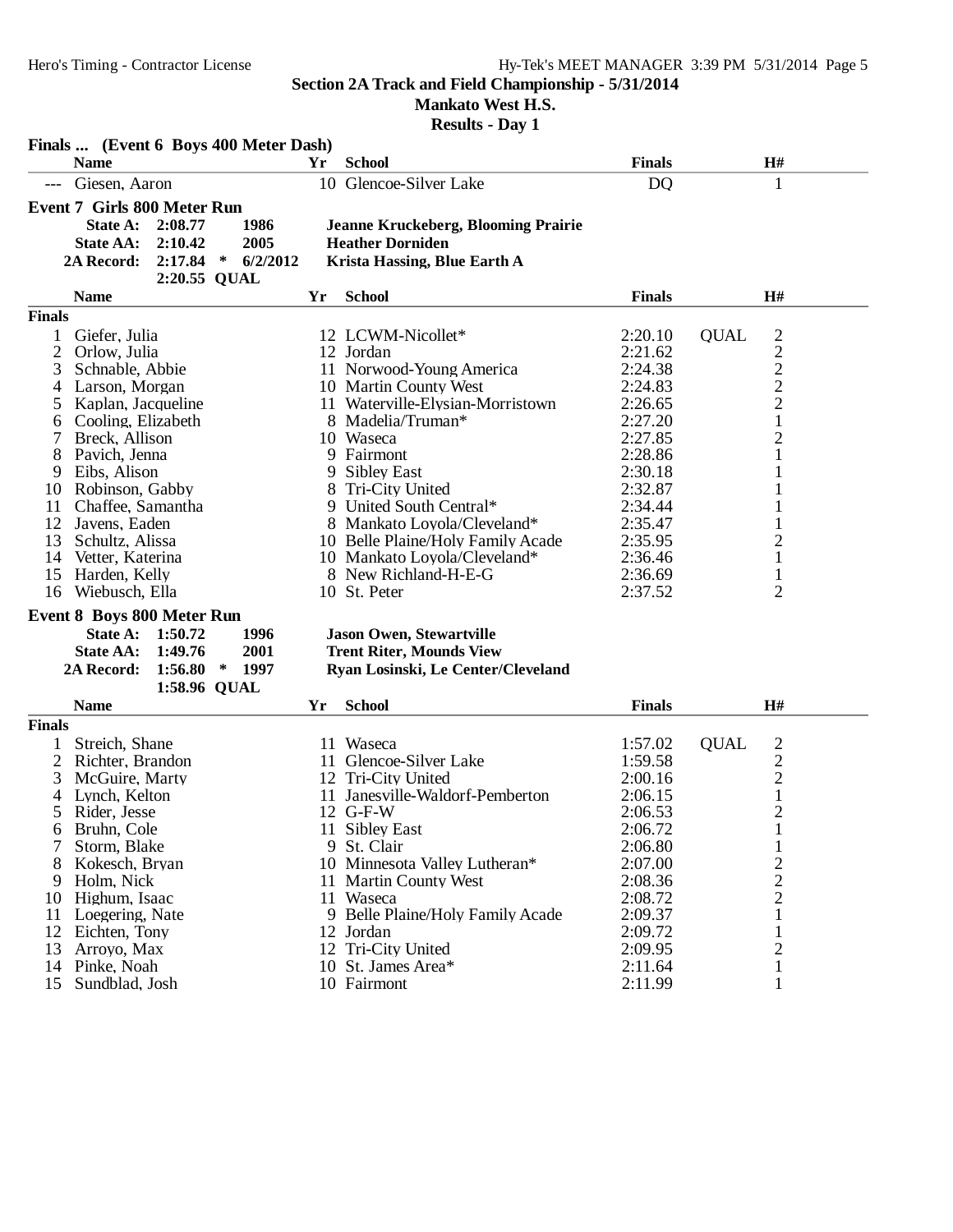### **Mankato West H.S.**

**Results - Day 1**

### **Event 9 Girls 1600 Meter Run**

| State A: 4:48.79    |                         | 1986 | Jeanne Kruckeberg, Blooming Prairie |
|---------------------|-------------------------|------|-------------------------------------|
| State AA: $4:46.14$ |                         | 2004 | Elizabeth Yetzer, Lakeville         |
| 2A Record:          | $5:06.02$ * $5/31/2008$ |      | Dani Stack, Mankato Lovola          |
|                     | 5:14.47 OUAL            |      |                                     |

### **Name Yr School Finals Finals**

| <b>inals</b> |                               |                                           |         |
|--------------|-------------------------------|-------------------------------------------|---------|
|              | Winter, Tierney               | 10 Waterville-Elysian-Morristown          | 5:14.68 |
|              | 2 Chambers, Lexie             | 9 Jordan                                  | 5:27.82 |
| 3.           | Wiebusch, Ella                | 10 St. Peter                              | 5:29.66 |
| 4            | Passmore, Gabby               | 10 Maple River                            | 5:32.54 |
|              | 5 Larson, Judy                | 8 Norwood-Young America                   | 5:34.24 |
|              | 6 Polesky, Brianna            | 8 Sleepy Eye Unified*                     | 5:36.38 |
|              | 7 Novak - Klug, Sadie         | 12 Waseca                                 | 5:38.05 |
|              | 8 Fischer, Katiana            | 11 Fairmont                               | 5:41.86 |
| 9            | Lahti, Ashley                 | 11 St. James Area*                        | 5:44.58 |
| 10           | Obrien, Sally                 | 11 Waseca                                 | 5:44.78 |
| 11           | Berry, Emilie                 | 8 Lester Prairie/Holy Trinity*            | 5:45.80 |
| 12           | Anderson, Brooke              | 9 Martin County West                      | 5:54.05 |
| 13           | Anderson, Maggie              | 10 St. Peter                              | 5:59.09 |
| 14           | Diersen. Alexa                | 11 Minnesota Valley Lutheran <sup>*</sup> | 6:01.06 |
|              | 15 Kelley, Brittany           | 9 LCWM-Nicollet*                          | 6:08.12 |
|              | 16 Oberlin, Emily             | 10 Glencoe-Silver Lake                    | 6:16.73 |
|              | 'vont 10. Roys 1600 Motor Run |                                           |         |

# **Event 10 Boys 1600 Meter Run**<br>State A: 4:15.71 2004

**State A: 4:15.71 2004 Chris Erichsen, Kingsland State AA: 4:08.51 2001 Nick Schneider, Benilde-St. Margaret's 2A Record: 4:18.55 \* 5/31/2014** 

**QUAL4:27.17 Name Yr School Finals**

## **Finals**

|    | Streich, Shane         | 11 Waseca                         | $4:18.55$ *<br><b>QUAL</b> |
|----|------------------------|-----------------------------------|----------------------------|
| 2  | Schiltz, TJ            | 12 New Richland-H-E-G             | 4:37.53                    |
|    | 3 Dobie, Stephen       | 8 Maple River                     | 4:42.65                    |
|    | 4 Stresemann, Samuel   | 9 G-F-W                           | 4:46.44                    |
|    | 5 Javens, Landon       | 8 Mankato Loyola/Cleveland*       | 4:50.34                    |
|    | 6 Ehlert, Zac          | 12 Fairmont                       | 4:51.43                    |
|    | 7 Mackedanz, Brendan   | 10 Belle Plaine/Holy Family Acade | 4:53.08                    |
|    | 8 Griswold, Alex       | $11$ G-F-W                        | 4:54.89                    |
|    | 9 Huss. Tim            | 11 Jordan                         | 4:54.97                    |
|    | 10 Magers, Kalen       | 10 LCWM-Nicollet*                 | 4:59.09                    |
| 11 | Vacek, Cody            | 10 St. Peter                      | 5:00.48                    |
|    | 12 Wischnack, Alex     | 11 Norwood-Young America          | 5:03.36                    |
|    | 13 Viesselman, Matthew | 11 Martin County West             | 5:06.46                    |
|    | 14 Wilkening, Jacob    | 11 Waseca                         | 5:20.43                    |
|    | --- Sundblad, Josh     | 10 Fairmont                       | DO                         |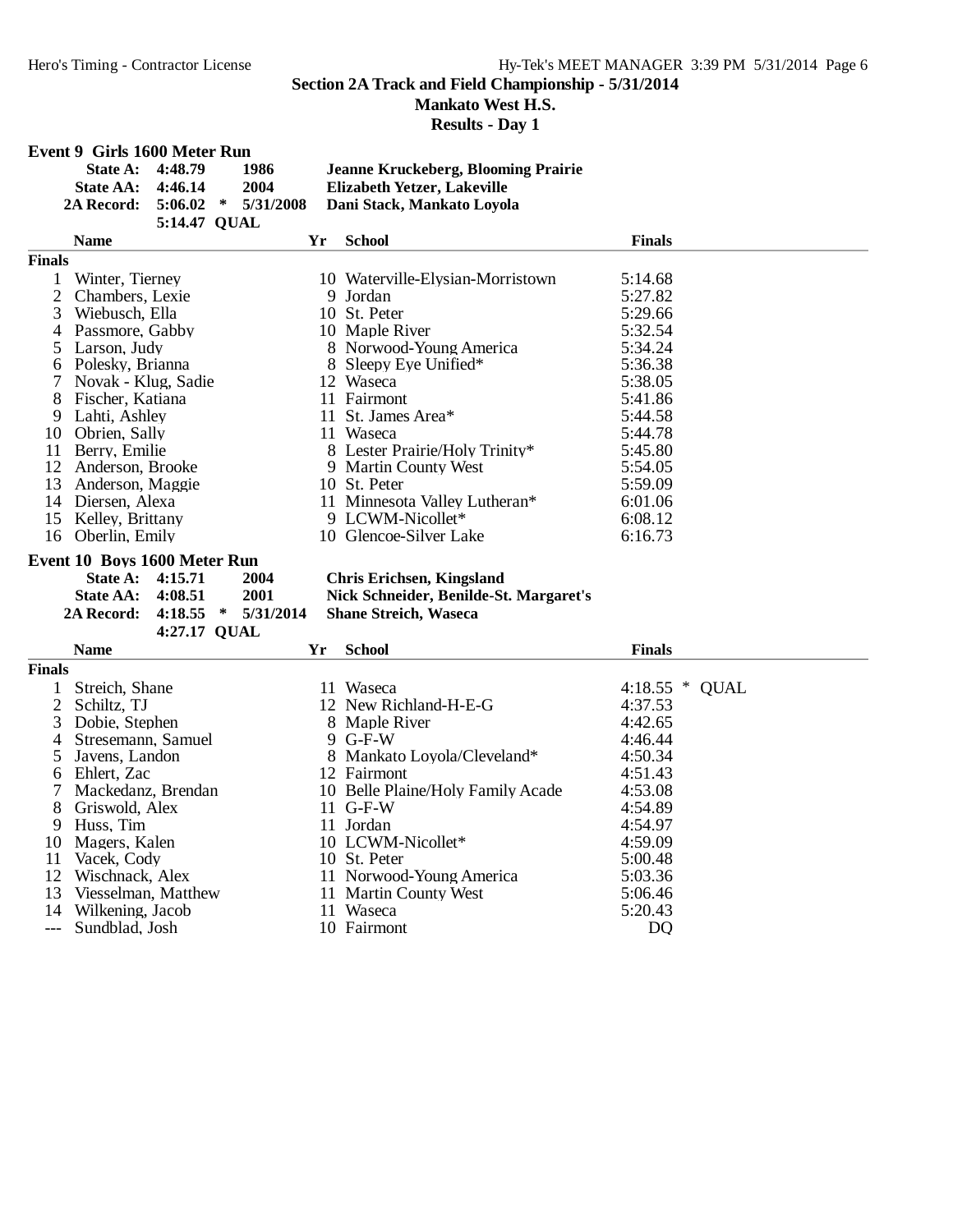### **Mankato West H.S.**

**Results - Day 1**

### **Event 11 Girls 3200 Meter Run**

|                           | State A: 10:26.41 | 2006                               | <b>Bria Wetsch, Holy Family Catholic</b> |
|---------------------------|-------------------|------------------------------------|------------------------------------------|
| <b>State AA: 10:16.59</b> |                   | 2001                               | Elizabeth Yetzer, Lakeville              |
|                           |                   | 2A Record: $11:14.27$ * $6/2/2012$ | <b>Emily Mantor, United South</b>        |
|                           | 11:21.52 OUAL     |                                    |                                          |

# **Name Yr School Finals**

| Finals |                     |    |                                   |            |  |
|--------|---------------------|----|-----------------------------------|------------|--|
|        | Meuleners, Janessa  |    | 11 Belle Plaine/Holy Family Acade | 11:42.13   |  |
|        | Kulseth, Kourtney   | 9. | Waseca                            | 11:42.74   |  |
| 3      | Burr, Tori          |    | 12 Glencoe-Silver Lake            | 12:03.02   |  |
| 4      | Stevermer, Beth     |    | 8 United South Central*           | 12:04.83   |  |
|        | Ramon. Iliana       |    | 8 Fairmont                        | 12:12.66   |  |
| 6      | Barclay, Kateyln    |    | 8 Jordan                          | 12:24.00   |  |
|        | Miest, Mackinzee    |    | 8 St. James Area*                 | 12:36.11   |  |
| 8      | Carlson, Sara       |    | 11 Martin County West             | 12:43.19   |  |
| 9      | Passmore, Gabby     |    | 10 Maple River                    | 12:48.31   |  |
| 10     | Anderson, Greta     |    | 8 St. Peter                       | 12:55.82   |  |
| 11     | McCabe, Ana         |    | 7 Waseca                          | 12:57.45   |  |
| 12     | Schroeder, Danika   |    | 10 Belle Plaine/Holy Family Acade | 12:58.54   |  |
| 13     | Beckmann, Elizabeth |    | 10 LCWM-Nicollet*                 | 13:11.49   |  |
| 14     | Polesky, Brianna    |    | 8 Sleepy Eye Unified*             | 13:26.04   |  |
| 15     | Joyce, Mary         |    | 9 Sleepy Eye Unified*             | 13:51.59   |  |
|        | Anderson, Maggie    |    | 10 St. Peter                      | <b>DNF</b> |  |
|        |                     |    |                                   |            |  |

### **Event 12 Boys 3200 Meter Run**

| State A: 9:06.21  |                  | 1988 |
|-------------------|------------------|------|
| State AA: 9:02.65 |                  | 2007 |
| 2A Record:        | $9:45.49$ * 2005 |      |
|                   | 9:41.74 OUAL     |      |

### **State A: 9:06.21 1988 Donovan Bergstrom, Elgin-Millville State AA: 9:02.65 2007 Elliot Heath, Winona**  $\n *Daniel Murray, Blue Earth*\n$

|               | <b>Name</b>       | Yr | <b>School</b>                             | <b>Finals</b> |
|---------------|-------------------|----|-------------------------------------------|---------------|
| <b>Finals</b> |                   |    |                                           |               |
|               | Chelman, James    |    | 11 Glencoe-Silver Lake                    | 9:54.60       |
|               | Roth. John        |    | 10 LCWM-Nicollet*                         | 9:55.89       |
| 3             | Elmer. Wyatt      |    | 12 Mankato Loyola/Cleveland*              | 10:03.57      |
| 4             | Schiltz. TJ       |    | 12 New Richland-H-E-G                     | 10:21.53      |
|               | Keiser, Owen      |    | 8 Jordan                                  | 10:26.28      |
| 6             | Herout, Isiah     |    | 11 Glencoe-Silver Lake                    | 10:27.95      |
|               | Wischnack, Alex   |    | 11 Norwood-Young America                  | 10:35.00      |
| 8             | Streich, Cole     |    | 9 Waseca                                  | 10:42.84      |
| 9             | Steffl. Brandon   |    | 10 Minnesota Valley Lutheran <sup>*</sup> | 10:45.56      |
| 10            | Ehlert, Zac       |    | 12 Fairmont                               | 10:50.38      |
| 11            | Mogensen, Brennen |    | 11 Janesville-Waldorf-Pemberton           | 10:57.56      |
| 12            | Cameron. Kaden    |    | 8 Janesville-Waldorf-Pemberton            | 11:00.01      |
| 13            | Sanders, Chris    | 9  | Blue Earth Area                           | 11:00.17      |
| 14            | Dooley, Mitchell  |    | 12 Tri-City United                        | 11:02.69      |
| 15            | Omtvedt, Brady    |    | 8 Mankato Lovola/Cleveland*               | 11:03.23      |
| 16            | Bjerken, Josh     |    | 9 Martin County West                      | 11:24.70      |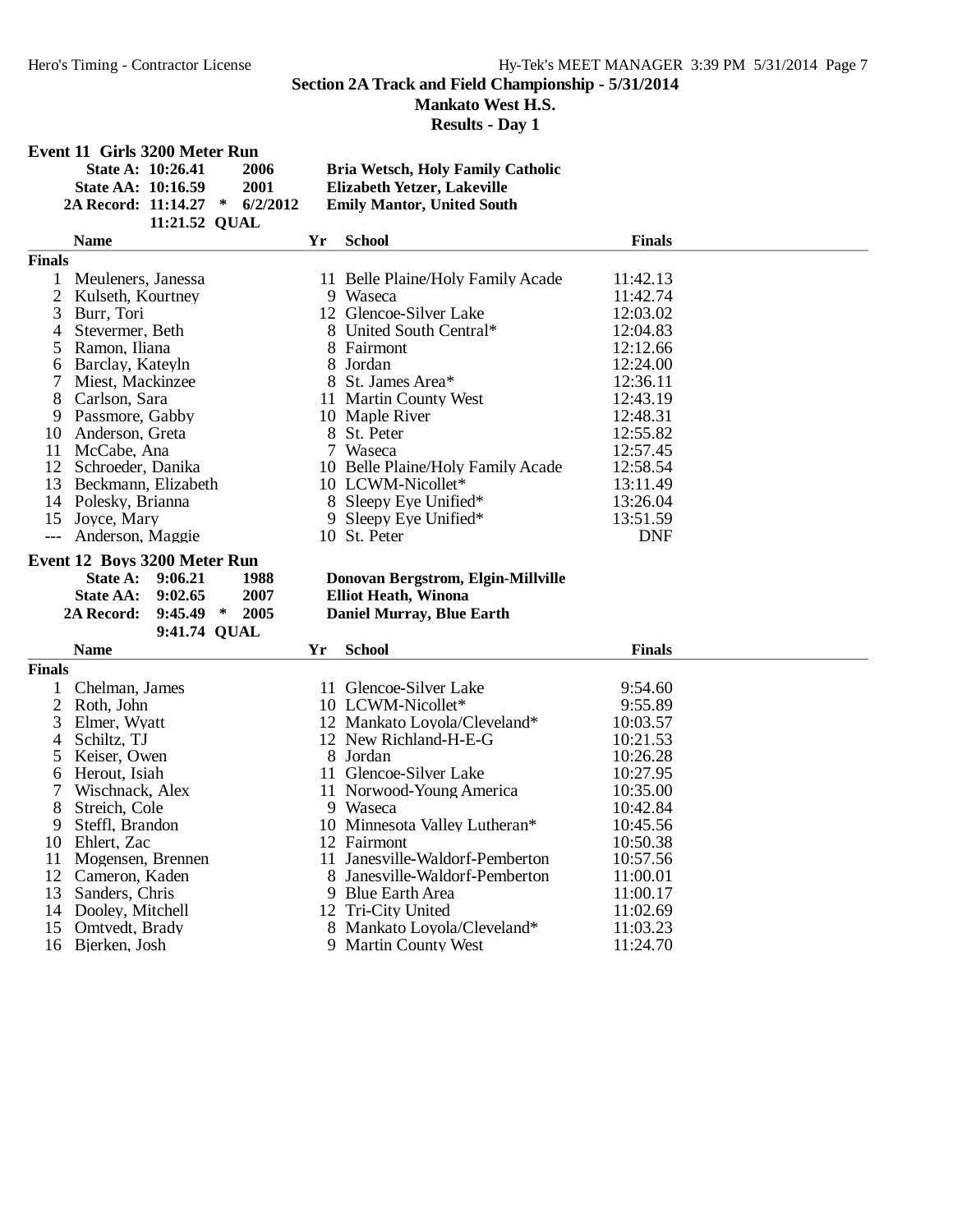### **Mankato West H.S. Results - Day 1**

#### **Event 13 Girls 100 Meter Hurdles**

| <b>State A:</b>  | 14.80             | 1996                | Kara Hedin, Dassel-Cokato          |
|------------------|-------------------|---------------------|------------------------------------|
| <b>State AA:</b> | 14.54             | 1990                | <b>Anna Ratzloff, Little Falls</b> |
| 2A Record:       |                   | $15.13 * 5/31/2014$ | Sierra Schultz, Fairmont           |
|                  | <b>16.05 OUAL</b> |                     |                                    |

# **Name Yr School Prelims Wind H#**

|    | wann                  | . . | pengu                             | т гению    | ,,,,,,,    |   |  |
|----|-----------------------|-----|-----------------------------------|------------|------------|---|--|
|    | Preliminaries         |     |                                   |            |            |   |  |
|    | Schultz, Sierra       | 11  | Fairmont                          | $*15.13$ Q | <b>NWI</b> | 2 |  |
|    | Rutt, Megan           |     | 10 Tri-City United                | 15.54 Q    | <b>NWI</b> |   |  |
| 3  | Eckberg, Megan        |     | 12 Sibley East                    | 15.14 Q    | <b>NWI</b> | 2 |  |
| 4  | Ostermann, Jozie      |     | 12 Maple River                    | 15.81 Q    | <b>NWI</b> |   |  |
|    | Meyer, Amara          |     | 12 Belle Plaine/Holy Family Acade | 15.80 q    | <b>NWI</b> | 2 |  |
| 6  | Grandgenett, Taylor   |     | 10 Blue Earth Area                | 16.03 q    | <b>NWI</b> | 2 |  |
|    | Lind, Emily           |     | 11 St. Peter                      | $16.32$ q  | <b>NWI</b> |   |  |
| 8  | Kes, Jenna            |     | 9 Jordan                          | 16.53 q    | <b>NWI</b> |   |  |
| 9  | Tumbleson, Taryn      |     | 11 Martin County West             | 16.53      | <b>NWI</b> | 2 |  |
| 10 | Harder, Haley         |     | 10 Fairmont                       | 16.67      | <b>NWI</b> |   |  |
| 11 | Schuller, Hailey      |     | 10 New Richland-H-E-G             | 16.95      | <b>NWI</b> | 2 |  |
| 12 | Christensen, Zoe      |     | 8 Glencoe-Silver Lake             | 17.00      | <b>NWI</b> |   |  |
| 13 | Dontje Lindell, Halla | 11. | St. Peter                         | 17.16      | <b>NWI</b> | 2 |  |
| 14 | Galler, Brooke        | 11  | Waterville-Elysian-Morristown     | 17.32      | <b>NWI</b> | 2 |  |
| 15 | Salfer, Mariah        |     | 12 Sleepy Eye Unified*            | 17.42      | <b>NWI</b> |   |  |
| 16 | Leland, Lizzy         |     | 12 United South Central*          | 17.58      | <b>NWI</b> |   |  |

# **Event 13 Girls 100 Meter Hurdles**<br>State A: **14.80** 1996

| State A:         | -14.80 | 1996                | Kar    |
|------------------|--------|---------------------|--------|
| <b>State AA:</b> | 14.54  | 1990                | Anr    |
| 2A Record:       |        | $15.13 * 5/31/2014$ | – Sier |
|                  |        | <b>16.05 QUAL</b>   |        |

### **State A: 14.80 1996 Kara Hedin, Dassel-Cokato State AA: 14.54 1990 Anna Ratzloff, Little Falls**

**2A Record: 15.13 \* 5/31/2014 Sierra Schultz, Fairmont**

|               | <b>Name</b>                            | Yr        | <b>School</b>                          | <b>Finals</b>  | Wind       |    |  |
|---------------|----------------------------------------|-----------|----------------------------------------|----------------|------------|----|--|
| <b>Finals</b> |                                        |           |                                        |                |            |    |  |
|               | Schultz, Sierra                        |           | 11 Fairmont                            | 15.14          | 0.1        |    |  |
|               | Rutt, Megan                            |           | 10 Tri-City United                     | 15.35          | 0.1        |    |  |
| 3             | Eckberg, Megan                         |           | 12 Sibley East                         | 15.39          | 0.1        |    |  |
| 4             | Meyer, Amara                           |           | 12 Belle Plaine/Holy Family Acade      | 15.66          | 0.1        |    |  |
| 5             | Ostermann, Jozie                       |           | 12 Maple River                         | 16.03          | 0.1        |    |  |
| 6             | Lind, Emily                            |           | 11 St. Peter                           | 16.16          | 0.1        |    |  |
|               | Grandgenett, Taylor                    |           | 10 Blue Earth Area                     | 16.31          | 0.1        |    |  |
| 8             | Kes, Jenna                             |           | 9 Jordan                               | 16.92          | 0.1        |    |  |
|               | <b>Event 14 Boys 110 Meter Hurdles</b> |           |                                        |                |            |    |  |
|               | <b>State A:</b><br>14.48               | 1996      | Luke Pfeiffer, Frazee                  |                |            |    |  |
|               | <b>State AA:</b><br>14.06              | 1994      | <b>Niles Deneen, St Paul Como Park</b> |                |            |    |  |
|               | 2A Record:<br>14.75<br>$\ast$          | 5/31/2008 | <b>Paul Mallory, Fairmont</b>          |                |            |    |  |
|               | <b>15.83 QUAL</b>                      |           |                                        |                |            |    |  |
|               | <b>Name</b>                            | Yr        | <b>School</b>                          | <b>Prelims</b> | Wind       | H# |  |
|               | <b>Preliminaries</b>                   |           |                                        |                |            |    |  |
|               | McCabe, Keegan                         |           | 12 St. Peter                           | 15.30 Q        | <b>NWI</b> | 1  |  |
|               | Olson, Dylan                           |           | 12 Belle Plaine/Holy Family Acade      | 15.99 Q        | <b>NWI</b> | 2  |  |
| 3             | Haas, Alex                             |           | 11 LeSueur-Henderson                   | 15.47 Q        | <b>NWI</b> | 1  |  |
| 4             | Christian, John                        |           | 12 Tri-City United                     | 16.02 Q        | <b>NWI</b> | 2  |  |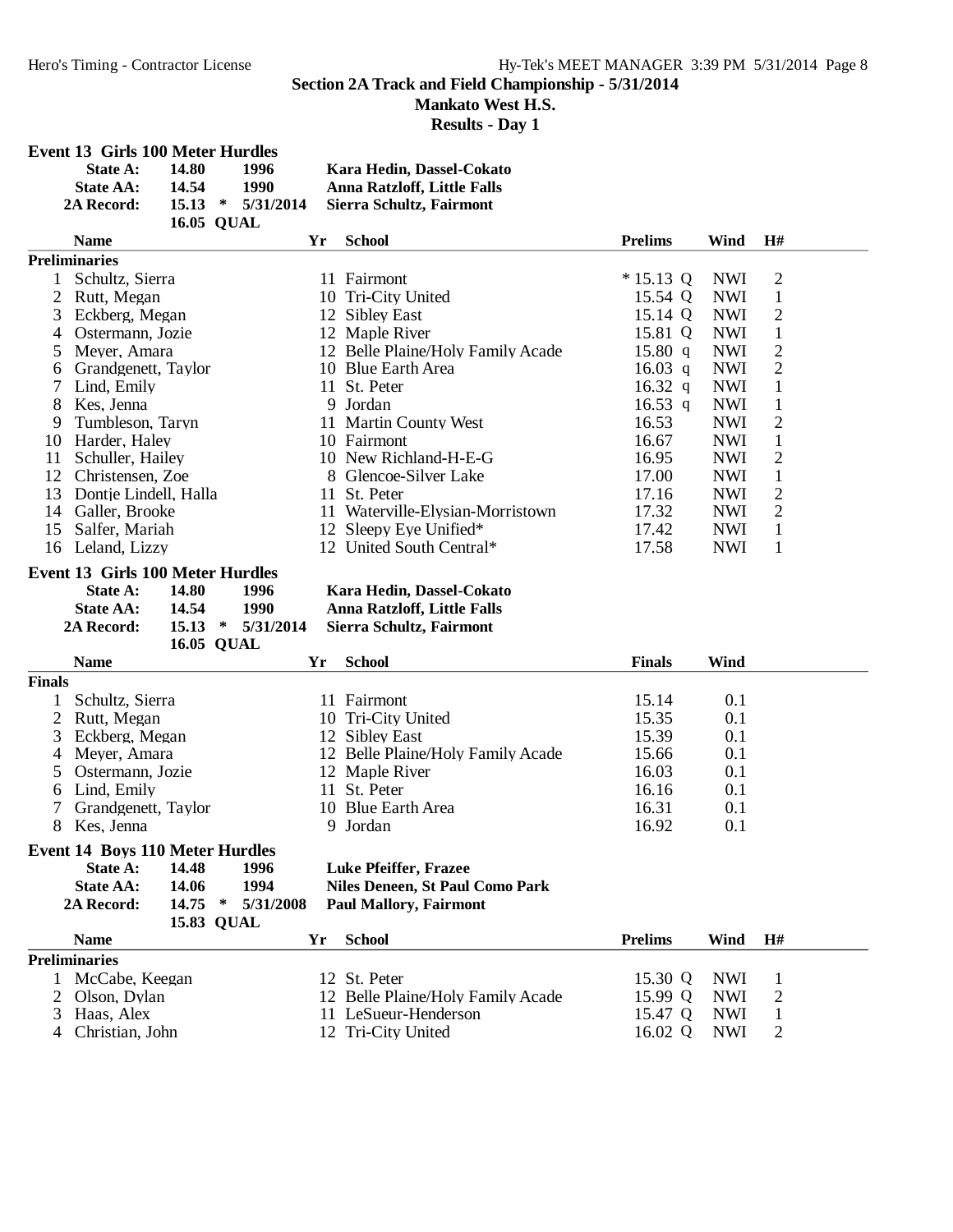# **Mankato West H.S.**

| Preliminaries  (Event 14 Boys 110 Meter Hurdles) | RUSURS - Day 1                         |                |             |                                            |
|--------------------------------------------------|----------------------------------------|----------------|-------------|--------------------------------------------|
| <b>Name</b>                                      | Yr<br><b>School</b>                    | <b>Prelims</b> | Wind        | H#                                         |
| 5 Kalis, Dakota                                  | 12 United South Central*               | 15.90 q        | <b>NWI</b>  | $\mathbf{1}$                               |
| Nowak, Robert<br>6                               | 11 Belle Plaine/Holy Family Acade      | 16.06 $q$      | <b>NWI</b>  | $\mathfrak{2}$                             |
| Decker, Casey<br>6                               | 12 Maple River                         | 16.06 $q$      | <b>NWI</b>  | $\mathbf{1}$                               |
| 8<br>White, Ben                                  | 12 Sibley East                         | $16.07$ q      | <b>NWI</b>  | $\mathbf{1}$                               |
| 9<br>Messner, Leighton                           | 11 G-F-W                               | 16.10          | <b>NWI</b>  | $\overline{c}$                             |
| 9<br>Clouse, Dalton                              | 12 Glencoe-Silver Lake                 | 16.10          | <b>NWI</b>  | $\sqrt{2}$                                 |
| Ward, Evan<br>11                                 | 11 Fairmont                            | 16.28          | <b>NWI</b>  | $\overline{c}$                             |
| Gonzalez, Miguel<br>12                           | 10 St. James Area*                     | 16.38          | <b>NWI</b>  | $\mathbf{1}$                               |
| Kruse, Ryan<br>13                                | 12 St. Clair                           | 16.40          | <b>NWI</b>  | $\mathbf{1}$                               |
| Olson, Brandon<br>14                             | 10 Blue Earth Area                     | 16.62          | <b>NWI</b>  | $\overline{\mathbf{c}}$                    |
| 15<br>Sparks, Daniel                             | 12 Martin County West                  | 16.67          | <b>NWI</b>  | $\mathbf{1}$                               |
| <b>Event 14 Boys 110 Meter Hurdles</b>           |                                        |                |             |                                            |
| <b>State A:</b><br>14.48<br>1996                 | <b>Luke Pfeiffer, Frazee</b>           |                |             |                                            |
| 1994<br><b>State AA:</b><br>14.06                | <b>Niles Deneen, St Paul Como Park</b> |                |             |                                            |
| 2A Record:<br>$14.75$ *<br>5/31/2008             | <b>Paul Mallory, Fairmont</b>          |                |             |                                            |
| <b>15.83 QUAL</b>                                |                                        |                |             |                                            |
| <b>Name</b>                                      | <b>School</b><br>Yr                    | <b>Finals</b>  | Wind        |                                            |
| <b>Finals</b>                                    |                                        |                |             |                                            |
| McCabe, Keegan<br>$\mathbf 1$                    | 12 St. Peter                           | 15.28          | 1.4         |                                            |
| 2<br>Christian, John                             | 12 Tri-City United                     | 15.32          | 1.4         |                                            |
| Haas, Alex<br>3                                  | 11 LeSueur-Henderson                   | 15.45          | 1.4         |                                            |
| Olson, Dylan<br>4                                | 12 Belle Plaine/Holy Family Acade      | 15.77          | 1.4         |                                            |
| Nowak, Robert<br>5                               | 11 Belle Plaine/Holy Family Acade      | 15.80          | 1.4         |                                            |
| White, Ben<br>6                                  | 12 Sibley East                         | 15.84          | 1.4         |                                            |
| Decker, Casey<br>7                               | 12 Maple River                         | 16.05          | 1.4         |                                            |
| 8<br>Kalis, Dakota                               | 12 United South Central*               | 16.12          | 1.4         |                                            |
| <b>Event 15 Girls 300 Meter Hurdles</b>          |                                        |                |             |                                            |
| <b>State A:</b><br>42.62<br>1987                 | Liesa Brateng, Roseau                  |                |             |                                            |
| 2004<br><b>State AA:</b><br>43.09                | <b>Gina Dare, Apple Valley</b>         |                |             |                                            |
| $\ast$<br>6/4/2011<br>2A Record:<br>45.32        | Danielle Larson, St. Peter             |                |             |                                            |
| 46.73 QUAL                                       |                                        |                |             |                                            |
| <b>Name</b>                                      | Yr<br><b>School</b>                    | <b>Finals</b>  |             | H#                                         |
| <b>Finals</b>                                    |                                        |                |             |                                            |
| Grandgenett, Taylor<br>1                         | 10 Blue Earth Area                     | 45.79          | <b>QUAL</b> | $\overline{c}$                             |
| 2 Frederick, Kristi                              | 10 Tri-City United                     | 46.15          | <b>QUAL</b> | $\overline{c}$                             |
| 3<br>Schilling, Katie                            | 9 St. Peter                            | 47.02          |             | $\overline{c}$                             |
| Harder, Haley<br>4                               | 10 Fairmont                            | 48.56          |             | $\begin{array}{c} 2 \\ 2 \\ 2 \end{array}$ |
| Stevermer, Shayna<br>5                           | 10 Blue Earth Area                     | 48.61          |             |                                            |
| Ostermann, Jozie<br>6                            | 12 Maple River                         | 48.71          |             |                                            |
| Scheffler, Kim                                   | 8 LeSueur-Henderson                    | 48.72          |             |                                            |
| Stein, Mariah<br>8                               | 12 Minnesota Valley Lutheran*          | 50.00          |             | 1                                          |
| Kes, Jenna<br>9                                  | 9 Jordan                               | 50.03          |             |                                            |
| Monahan, Madison<br>10                           | Glencoe-Silver Lake<br>9               | 50.67          |             |                                            |
| Ward, Kendall<br>11                              | 12 United South Central*               | 50.91          |             |                                            |
| Subbert, Lizzy<br>12                             | 8 Fairmont                             | 51.01          |             |                                            |
| 13<br>Dikmen, Selin                              | 9 Belle Plaine/Holy Family Acade       | 51.02          |             |                                            |
| Poitra, Dakotah<br>14                            | 10 Belle Plaine/Holy Family Acade      | 51.23          |             | $\overline{c}$                             |
| 15<br>Schuller, Hailey                           | 10 New Richland-H-E-G                  | 52.86          |             | $\mathbf{1}$                               |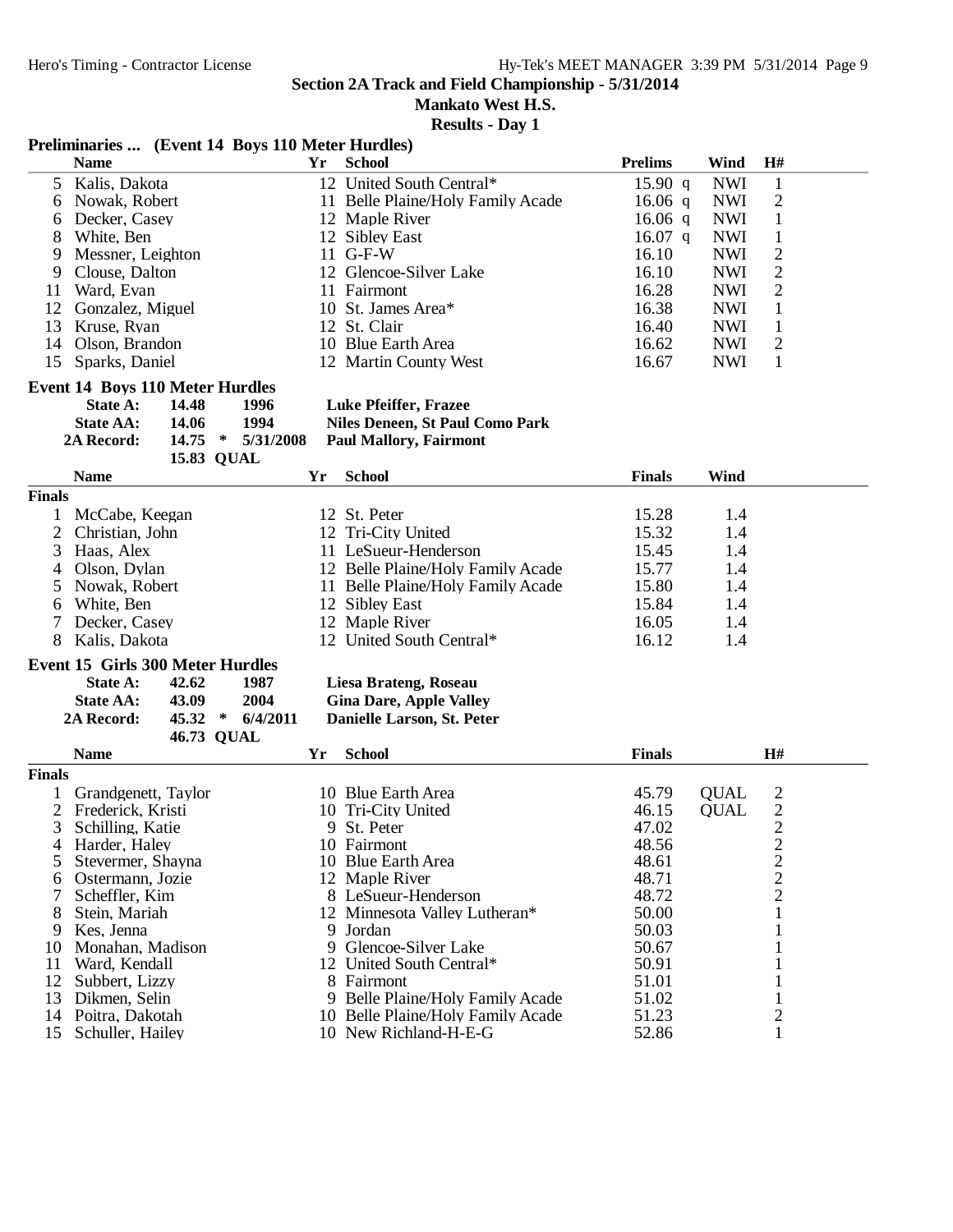### Hy-Tek's MEET MANAGER 3:39 PM 5/31/2014 Page 10

**Section 2A Track and Field Championship - 5/31/2014**

# **Mankato West H.S.**

|                                                                                      | Finals  (Event 15 Girls 300 Meter Hurdles)                                                                                                                                                                                           |                         |                                                         |                           |                                                                                                                                                                                                                                                                                                                          |                                                                                                                            |                                           |                                                                       |
|--------------------------------------------------------------------------------------|--------------------------------------------------------------------------------------------------------------------------------------------------------------------------------------------------------------------------------------|-------------------------|---------------------------------------------------------|---------------------------|--------------------------------------------------------------------------------------------------------------------------------------------------------------------------------------------------------------------------------------------------------------------------------------------------------------------------|----------------------------------------------------------------------------------------------------------------------------|-------------------------------------------|-----------------------------------------------------------------------|
|                                                                                      | <b>Name</b>                                                                                                                                                                                                                          |                         |                                                         | Yr                        | <b>School</b>                                                                                                                                                                                                                                                                                                            | <b>Finals</b>                                                                                                              |                                           | H#                                                                    |
|                                                                                      | 16 Galler, Brooke                                                                                                                                                                                                                    |                         |                                                         |                           | 11 Waterville-Elysian-Morristown                                                                                                                                                                                                                                                                                         | 53.98                                                                                                                      |                                           | $\mathbf{1}$                                                          |
|                                                                                      | <b>Event 16 Boys 300 Meter Hurdles</b><br><b>State A:</b><br><b>State AA:</b><br>2A Record:                                                                                                                                          | 37.39<br>36.97<br>39.17 | 1999<br>1987<br>$\ast$<br>6/2/2012<br><b>40.71 QUAL</b> |                           | Mitch Potter, St. Michael-Albertville<br>Dan Banister, Minneapolis North<br><b>Ryan Heuer, Fairmont</b>                                                                                                                                                                                                                  |                                                                                                                            |                                           |                                                                       |
|                                                                                      | <b>Name</b>                                                                                                                                                                                                                          |                         |                                                         | Yr                        | <b>School</b>                                                                                                                                                                                                                                                                                                            | <b>Finals</b>                                                                                                              |                                           | H#                                                                    |
| <b>Finals</b>                                                                        |                                                                                                                                                                                                                                      |                         |                                                         |                           |                                                                                                                                                                                                                                                                                                                          |                                                                                                                            |                                           |                                                                       |
| 1<br>$\overline{2}$<br>3<br>4<br>5<br>6<br>7<br>8<br>9<br>10<br>11<br>12<br>13<br>14 | Haas, Alex<br>Ward, Evan<br>Rynda, Carter<br>McCabe, Keegan<br>Wiechman, Sam<br>Eykyn, JP<br>Nowak, Robert<br>West, Trevor<br>Olson, Dylan<br>Poush, Christopher<br>Sheetz, Matt<br>Decker, Casey<br>Olson, Brandon<br>Reutzel, Noah |                         |                                                         | 12 St. Peter<br>11 Waseca | 11 LeSueur-Henderson<br>11 Fairmont<br>10 Tri-City United<br>10 Minnesota Valley Lutheran*<br>11 Belle Plaine/Holy Family Acade<br>10 Janesville-Waldorf-Pemberton<br>12 Belle Plaine/Holy Family Acade<br>12 Fairmont<br>10 LCWM-Nicollet*<br>12 Maple River<br>10 Blue Earth Area<br>10 Belle Plaine/Holy Family Acade | 39.81<br>40.01<br>40.53<br>41.57<br>41.79<br>41.80<br>42.18<br>42.35<br>42.90<br>43.34<br>43.61<br>43.79<br>44.55<br>44.96 | <b>QUAL</b><br><b>QUAL</b><br><b>QUAL</b> | $\overline{c}$<br>$\sqrt{2}$<br>$22222$<br>$222$<br>$\mathbf{1}$<br>1 |
| 15                                                                                   | Vogel, Trevor                                                                                                                                                                                                                        |                         |                                                         | 11 Jordan                 |                                                                                                                                                                                                                                                                                                                          | 45.84                                                                                                                      |                                           | 1                                                                     |
|                                                                                      | 16 Decker, Noah                                                                                                                                                                                                                      |                         |                                                         |                           | 9 Maple River                                                                                                                                                                                                                                                                                                            | 46.44                                                                                                                      |                                           | 1                                                                     |
|                                                                                      | Event 17 Girls 4x100 Meter Relay                                                                                                                                                                                                     |                         |                                                         |                           |                                                                                                                                                                                                                                                                                                                          |                                                                                                                            |                                           |                                                                       |
|                                                                                      | <b>State A:</b><br><b>State AA:</b>                                                                                                                                                                                                  | 48.46<br>47.95          | 2005<br>2004                                            |                           | <b>DeLaSalle, Mpls</b><br>T Clemons, A Beecham, S Porter, A Anderson<br><b>Mpls Washburn</b><br>K Fortune, R Lee, T Gonvik, E Gonvik                                                                                                                                                                                     |                                                                                                                            |                                           |                                                                       |
|                                                                                      | 2A Record:                                                                                                                                                                                                                           | 49.71                   | $\ast$<br>2010                                          |                           | <b>Belle Plaine</b>                                                                                                                                                                                                                                                                                                      |                                                                                                                            |                                           |                                                                       |
|                                                                                      |                                                                                                                                                                                                                                      |                         | 50.94 QUAL                                              |                           | C Borchardt, K Read, J Read and A Hartman                                                                                                                                                                                                                                                                                |                                                                                                                            |                                           |                                                                       |
|                                                                                      | Team                                                                                                                                                                                                                                 |                         |                                                         |                           | <b>Relay</b>                                                                                                                                                                                                                                                                                                             | <b>Finals</b>                                                                                                              |                                           |                                                                       |
| <b>Finals</b>                                                                        |                                                                                                                                                                                                                                      |                         |                                                         |                           |                                                                                                                                                                                                                                                                                                                          |                                                                                                                            |                                           |                                                                       |
| 1<br>2<br>3<br>4<br>5<br>6<br>7<br>8                                                 | <b>Martin County West</b><br>Sleepy Eye Unified*<br><b>Blue Earth Area</b><br>St. Peter<br>Belle Plaine/Holy Family Acade<br>New Richland-H-E-G<br>Waseca<br>Jordan                                                                  |                         |                                                         |                           |                                                                                                                                                                                                                                                                                                                          | 50.54<br>50.85<br>51.23<br>51.47<br>52.11<br>52.75<br>52.83<br>53.04                                                       | <b>OUAL</b><br><b>QUAL</b>                |                                                                       |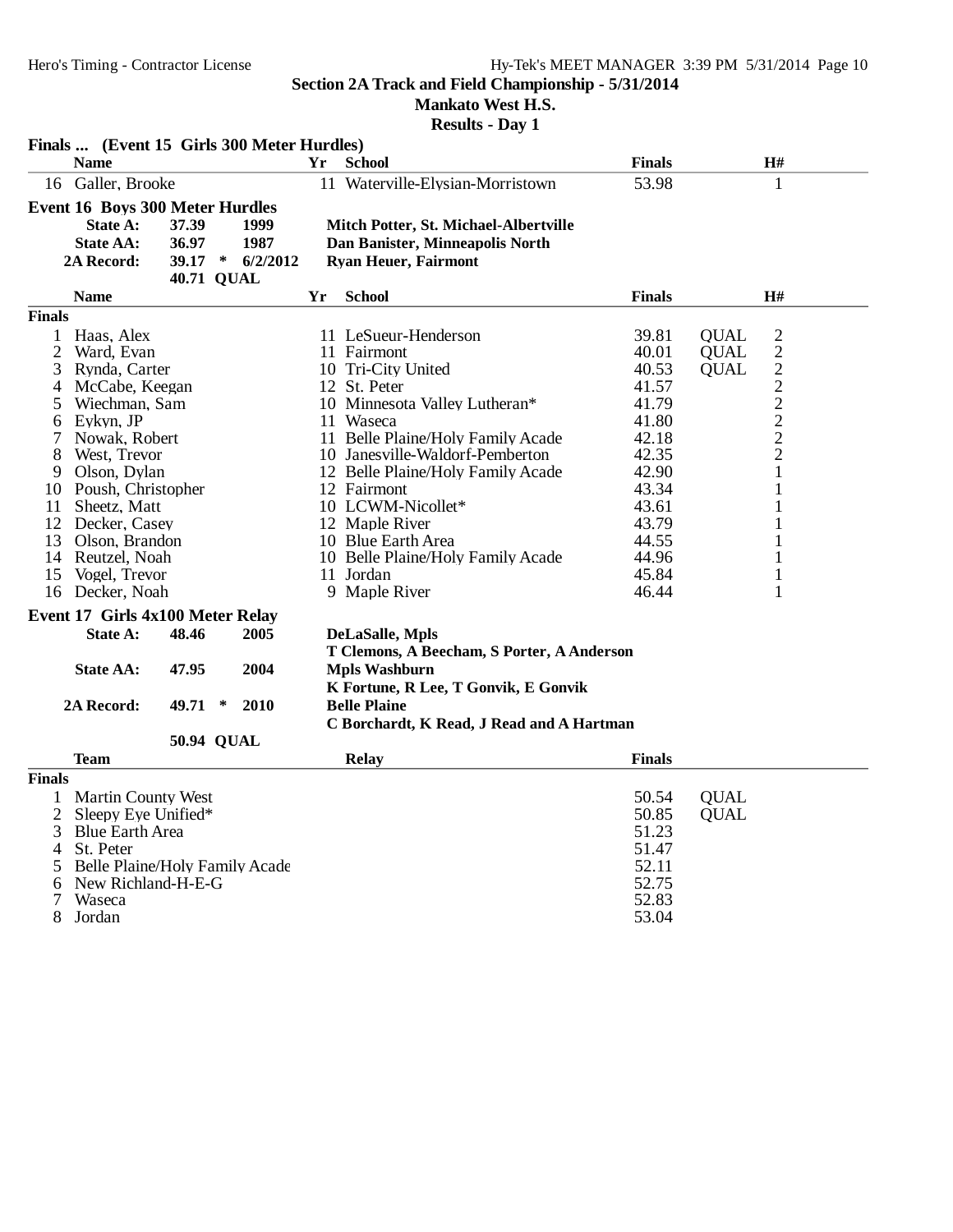# **Mankato West H.S.**

|                | Event 18 Boys 4x100 Meter Relay        |              |                    |                                                |               |             |
|----------------|----------------------------------------|--------------|--------------------|------------------------------------------------|---------------|-------------|
|                | <b>State A:</b>                        | 42.98        | 2004               | <b>Hermantown</b>                              |               |             |
|                |                                        |              |                    | D Jago, M Sumbs, N Holt, K Schmidt             |               |             |
|                | <b>State AA:</b>                       | 41.82        | 2003               | <b>Eastview</b>                                |               |             |
|                |                                        |              |                    | J Bowen, J Shevlin, J DeFrance, S Shaw         |               |             |
|                | 2A Record:                             | 43.67        | $\ast$<br>6/2/2012 | Waseca, Waseca                                 |               |             |
|                |                                        |              |                    | L Hoehn, W Dvorak, B Kolander, D Hermanstorfer |               |             |
|                |                                        | 44.47 QUAL   |                    |                                                |               |             |
|                | <b>Team</b>                            |              |                    | <b>Relay</b>                                   | <b>Finals</b> |             |
| <b>Finals</b>  |                                        |              |                    |                                                |               |             |
| 1              | Fairmont                               |              |                    |                                                | 44.44         | <b>QUAL</b> |
| $\overline{2}$ | Waseca                                 |              |                    |                                                | 44.54         |             |
| 3              | Tri-City United                        |              |                    |                                                | 44.94         |             |
| 4              | Jordan                                 |              |                    |                                                | 45.15         |             |
| 5              | Glencoe-Silver Lake                    |              |                    |                                                | 45.17         |             |
| 6              | LCWM-Nicollet*                         |              |                    |                                                | 45.26         |             |
| 7              | Mankato Loyola/Cleveland*              |              |                    |                                                | 46.70         |             |
| 8              | St. Clair                              |              |                    |                                                | 47.83         |             |
|                |                                        |              |                    |                                                |               |             |
|                | Event 19 Girls 4x200 Meter Relay       |              |                    |                                                |               |             |
|                | <b>State A:</b>                        | 1:43.62      | 1985               | <b>Blue Earth</b>                              |               |             |
|                |                                        |              |                    | Ste Johnson, Sta Johnson, T Lewis, Sh Johnson  |               |             |
|                | <b>State AA:</b>                       | 1:40.76      | 2004               | <b>Mpls Washburn</b>                           |               |             |
|                |                                        |              |                    | K Fortune, R Lee, T Gonvik, E Gonvik           |               |             |
|                | 2A Record:                             | 1:45.74      | 2004<br>$\ast$     | <b>Sleepy Eye Unified</b>                      |               |             |
|                |                                        |              |                    | C McMullen, A Schmitz, A Renberg, J Carr       |               |             |
|                |                                        | 1:46.80 QUAL |                    |                                                |               |             |
|                | <b>Team</b>                            |              |                    | <b>Relay</b>                                   | <b>Finals</b> |             |
| <b>Finals</b>  |                                        |              |                    |                                                |               |             |
| 1              | <b>Blue Earth Area</b>                 |              |                    |                                                | 1:46.66       | <b>QUAL</b> |
| 2              | Sleepy Eye Unified*                    |              |                    |                                                | 1:46.81       |             |
|                | New Richland-H-E-G                     |              |                    |                                                | 1:48.44       |             |
| 4              | Glencoe-Silver Lake                    |              |                    |                                                | 1:49.33       |             |
| 5              | Tri-City United                        |              |                    |                                                | 1:50.09       |             |
| 6              | Waseca                                 |              |                    |                                                | 1:51.40       |             |
| 7              | Madelia/Truman*                        |              |                    |                                                | 1:51.72       |             |
| 8              | <b>Sibley East</b>                     |              |                    |                                                | 1:54.28       |             |
|                | <b>Event 20 Boys 4x200 Meter Relay</b> |              |                    |                                                |               |             |
|                | State A: 1:28.93                       |              | 2004               | <b>Hermantown</b>                              |               |             |
|                |                                        |              |                    | D Jago, M Sumbs, N Holt, K Schmidt             |               |             |
|                | State AA: 1:27.73                      |              | 2004               | <b>Mankato East</b>                            |               |             |
|                |                                        |              |                    | J Kaus, D Kjolsing, J Melchior, J Boyd         |               |             |
|                | 2A Record:                             | 1:30.61      | ∗<br>6/2/2012      | Waseca, Waseca                                 |               |             |
|                |                                        |              |                    | L Hoehn, W Dvorak, B Kolander, D Hermanstorfer |               |             |
|                |                                        |              |                    |                                                |               |             |
|                | <b>Team</b>                            | 1:32.19 QUAL |                    | <b>Relay</b>                                   | <b>Finals</b> |             |
|                |                                        |              |                    |                                                |               |             |
| <b>Finals</b>  |                                        |              |                    |                                                |               |             |
| 1              | Fairmont                               |              |                    |                                                | 1:31.63       | <b>QUAL</b> |
| 2              | Waseca                                 |              |                    |                                                | 1:32.12       | <b>QUAL</b> |
| 3              | <b>Blue Earth Area</b>                 |              |                    |                                                | 1:32.45       |             |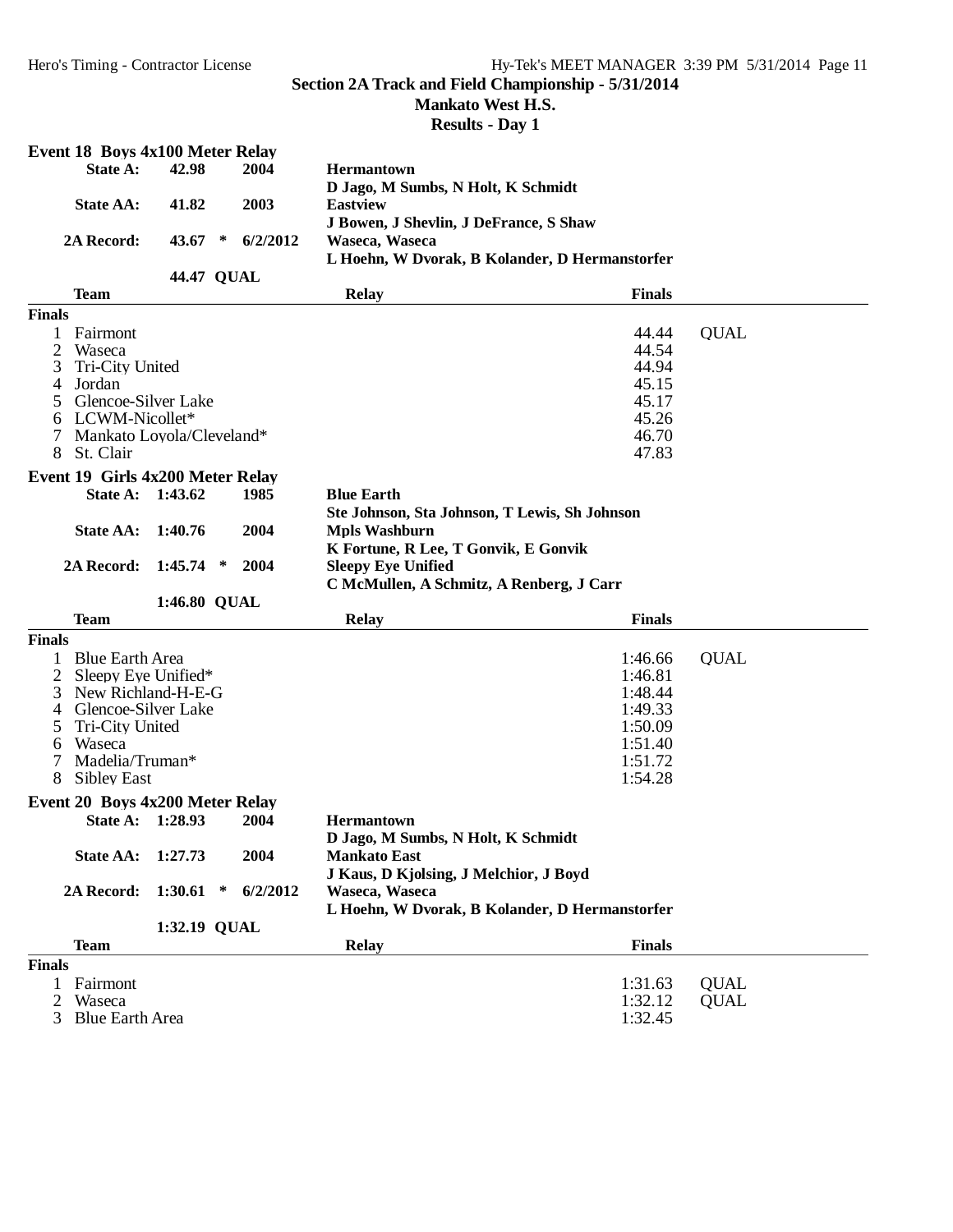**Mankato West H.S.**

| Finals  (Event 20 Boys 4x200 Meter Relay)                                                                                                                                                                                                                                                                                           |                                                                                                                                                 |                                                                                      |             |
|-------------------------------------------------------------------------------------------------------------------------------------------------------------------------------------------------------------------------------------------------------------------------------------------------------------------------------------|-------------------------------------------------------------------------------------------------------------------------------------------------|--------------------------------------------------------------------------------------|-------------|
| <b>Team</b>                                                                                                                                                                                                                                                                                                                         | <b>Relav</b>                                                                                                                                    | <b>Finals</b>                                                                        |             |
| <b>Maple River</b><br>$\overline{4}$<br>Belle Plaine/Holy Family Acade<br>5<br>Minnesota Valley Lutheran*<br>6<br>Mankato Loyola/Cleveland*<br>7<br>8<br>Jordan                                                                                                                                                                     |                                                                                                                                                 | 1:33.52<br>1:33.55<br>1:34.75<br>1:36.21<br>1:36.80                                  |             |
| Event 21 Girls 4x400 Meter Relay                                                                                                                                                                                                                                                                                                    |                                                                                                                                                 |                                                                                      |             |
| 1985<br>State A: 3:56.98                                                                                                                                                                                                                                                                                                            | <b>Roseau</b>                                                                                                                                   |                                                                                      |             |
| <b>State AA:</b><br>3:52.13<br>1997                                                                                                                                                                                                                                                                                                 | <b>B Lisell, S Olson, H Evans, A Anderson</b><br><b>Apple Valley</b>                                                                            |                                                                                      |             |
|                                                                                                                                                                                                                                                                                                                                     | K Curran, S Marks, M Curran, T Frerk                                                                                                            |                                                                                      |             |
| 2A Record:<br>4:02.64<br>$\ast$<br>6/2/2012                                                                                                                                                                                                                                                                                         | <b>Blue Earth Area, Blue Earth A</b>                                                                                                            |                                                                                      |             |
| 4:05.95 QUAL                                                                                                                                                                                                                                                                                                                        | T Grandgenett, A Franta, K Olsen, K Hassing                                                                                                     |                                                                                      |             |
| <b>Team</b>                                                                                                                                                                                                                                                                                                                         | <b>Relay</b>                                                                                                                                    | <b>Finals</b>                                                                        |             |
| <b>Finals</b>                                                                                                                                                                                                                                                                                                                       |                                                                                                                                                 |                                                                                      |             |
| 1 Blue Earth Area<br>$\overline{2}$<br>Belle Plaine/Holy Family Acade<br>Waterville-Elysian-Morristown<br>3<br>St. Peter<br>4<br>Fairmont<br>5<br>Waseca<br>6<br>Glencoe-Silver Lake<br>Mankato Loyola/Cleveland*<br>8<br><b>Event 22 Boys 4x400 Meter Relay</b><br>1999<br>State A: 3:20.64<br>1997<br><b>State AA:</b><br>3:17.39 | <b>St. Michael-Albertville</b><br><b>B Beaudre, S Glaeser, M Robeck, M Potter</b><br><b>Stillwater</b><br>A Runk, L Lumby, N Langer, T Mitchell | 4:02.89<br>4:13.97<br>4:15.18<br>4:15.92<br>4:16.45<br>4:18.12<br>4:21.27<br>4:25.30 | <b>QUAL</b> |
| 3:25.53<br>1997<br>2A Record:<br>$\ast$                                                                                                                                                                                                                                                                                             | LeCenter/Cleveland                                                                                                                              |                                                                                      |             |
|                                                                                                                                                                                                                                                                                                                                     | J McCabe, A Farm, J Skistad, R Losinski                                                                                                         |                                                                                      |             |
| 3:28.94 QUAL                                                                                                                                                                                                                                                                                                                        |                                                                                                                                                 |                                                                                      |             |
| <b>Team</b><br><b>Finals</b>                                                                                                                                                                                                                                                                                                        | <b>Relay</b>                                                                                                                                    | <b>Finals</b>                                                                        |             |
| Waseca<br>1<br>2<br>Fairmont<br>3<br>Minnesota Valley Lutheran*<br>Tri-City United<br>4<br><b>Martin County West</b><br>5<br>Belle Plaine/Holy Family Acade<br>6<br>United South Central*<br>7<br>8<br>Jordan                                                                                                                       |                                                                                                                                                 | 3:27.21<br>3:29.36<br>3:31.41<br>3:33.10<br>3:37.59<br>3:40.99<br>3:42.11<br>3:42.24 | <b>QUAL</b> |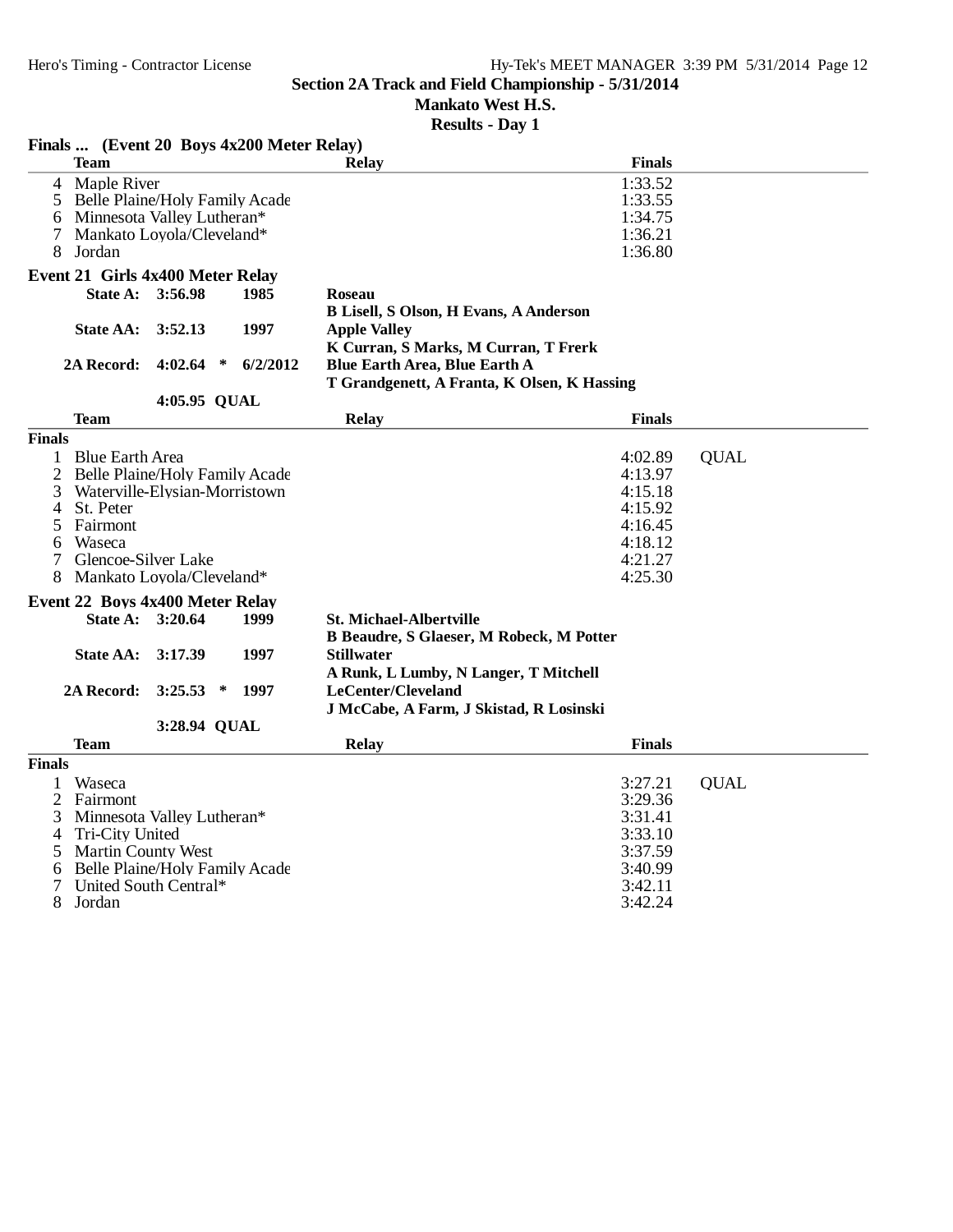# **Mankato West H.S.**

| Event 23 Girls 4x800 Meter Relay                |                                             |                    |             |
|-------------------------------------------------|---------------------------------------------|--------------------|-------------|
| 1995<br><b>State A:</b><br>9:25.74              | <b>Plainview</b>                            |                    |             |
|                                                 | <b>B Hynes, S Schmidt, M Mahle, G Witty</b> |                    |             |
| <b>State AA:</b><br>9:03.80<br>2005             | <b>Minnetonka</b>                           |                    |             |
|                                                 | A Liewen, K Hollimon, A Lehman, M Lehman    |                    |             |
| 2A Record:<br>9:35.34<br>$\ast$<br>2003         | <b>Cedar Mountain</b>                       |                    |             |
| 9:47.44 QUAL                                    | S Madsen, Ke Gewerth, Ka Gewerth, J Serbus  |                    |             |
| <b>Team</b>                                     | <b>Relay</b>                                | <b>Finals</b>      |             |
| <b>Finals</b>                                   |                                             |                    |             |
| Waseca<br>1                                     |                                             | 9:42.57            | <b>QUAL</b> |
| 2 Fairmont                                      |                                             | 9:52.06            |             |
| Mankato Loyola/Cleveland*<br>3                  |                                             | 9:57.36            |             |
| 4 Martin County West                            |                                             | 9:59.51            |             |
| Belle Plaine/Holy Family Acade<br>5             |                                             | 10:00.13           |             |
| Minnesota Valley Lutheran*<br>6                 |                                             | 10:45.91           |             |
| 7<br>St. Clair                                  |                                             | 11:01.32           |             |
| 8<br>Norwood-Young America                      |                                             | 11:08.15           |             |
| <b>Event 24 Boys 4x800 Meter Relay</b>          |                                             |                    |             |
| <b>State A:</b><br>7:56.21<br>2007              | <b>Pine Island</b>                          |                    |             |
|                                                 | D. Meints, M. Hussein, M. Lambeth, J. Gabor |                    |             |
| <b>State AA:</b><br>7:47.33<br>2007             | Willmar                                     |                    |             |
|                                                 | M. Yusaf, A. Awale, K. Adeys, Z. Coquyt     |                    |             |
| 2A Record:<br>8:07.09<br>$\ast$<br>6/2/2012     | Madelia/Truman*, Madelia/Trum               |                    |             |
|                                                 |                                             |                    |             |
|                                                 | C Arndt, L Leal, A Cooling, C Ekstrom       |                    |             |
| 8:17.88 QUAL                                    |                                             |                    |             |
| <b>Team</b>                                     | <b>Relay</b>                                | <b>Finals</b>      |             |
| <b>Finals</b>                                   |                                             |                    |             |
| St. James Area*<br>1                            |                                             | 8:15.51            | <b>QUAL</b> |
| 2<br><b>Martin County West</b><br>3<br>Jordan   |                                             | 8:16.32<br>8:20.96 | <b>QUAL</b> |
| Waseca<br>4                                     |                                             | 8:24.33            |             |
| Tri-City United<br>5                            |                                             | 8:33.18            |             |
| Glencoe-Silver Lake<br>6                        |                                             | 8:44.23            |             |
| 7<br>Mankato Loyola/Cleveland*                  |                                             | 8:49.11            |             |
| New Richland-H-E-G<br>8                         |                                             | 8:59.67            |             |
| Event 25 Girls High Jump                        |                                             |                    |             |
| <b>State A:</b><br>$5-09$<br>2005               | Brianna Polus, Caldonia/SG/M/C              |                    |             |
| <b>State AA:</b><br>$5-10$<br>1986              | Linda Barsness, Rochester John Marshall     |                    |             |
| 6/4/2011<br>2A Record:<br>$5-07.25$ *           | Danielle Larson, St. Peter                  |                    |             |
| 5-03.00 QUAL                                    |                                             |                    |             |
| <b>Name</b>                                     | <b>School</b><br>Yr                         | <b>Finals</b>      |             |
| <b>Finals</b>                                   |                                             |                    |             |
| Wagner, Carlie<br>1                             | 12 New Richland-H-E-G                       | 5-04.00            | <b>QUAL</b> |
| $\overline{2}$<br>Hedlund, Katy                 | 11 St. James Area*                          | 5-03.00            | <b>QUAL</b> |
| 3<br>Meyer, Amara                               | 12 Belle Plaine/Holy Family Acade           | 5-03.00            | <b>QUAL</b> |
| Martinez, Edith<br>4                            | 12 Tri-City United                          | 5-01.00            |             |
| Schultz, Sierra<br>5<br>Bliesmer, MaKenzie<br>5 | 11 Fairmont<br>11 Fairmont                  | 4-11.00<br>4-11.00 |             |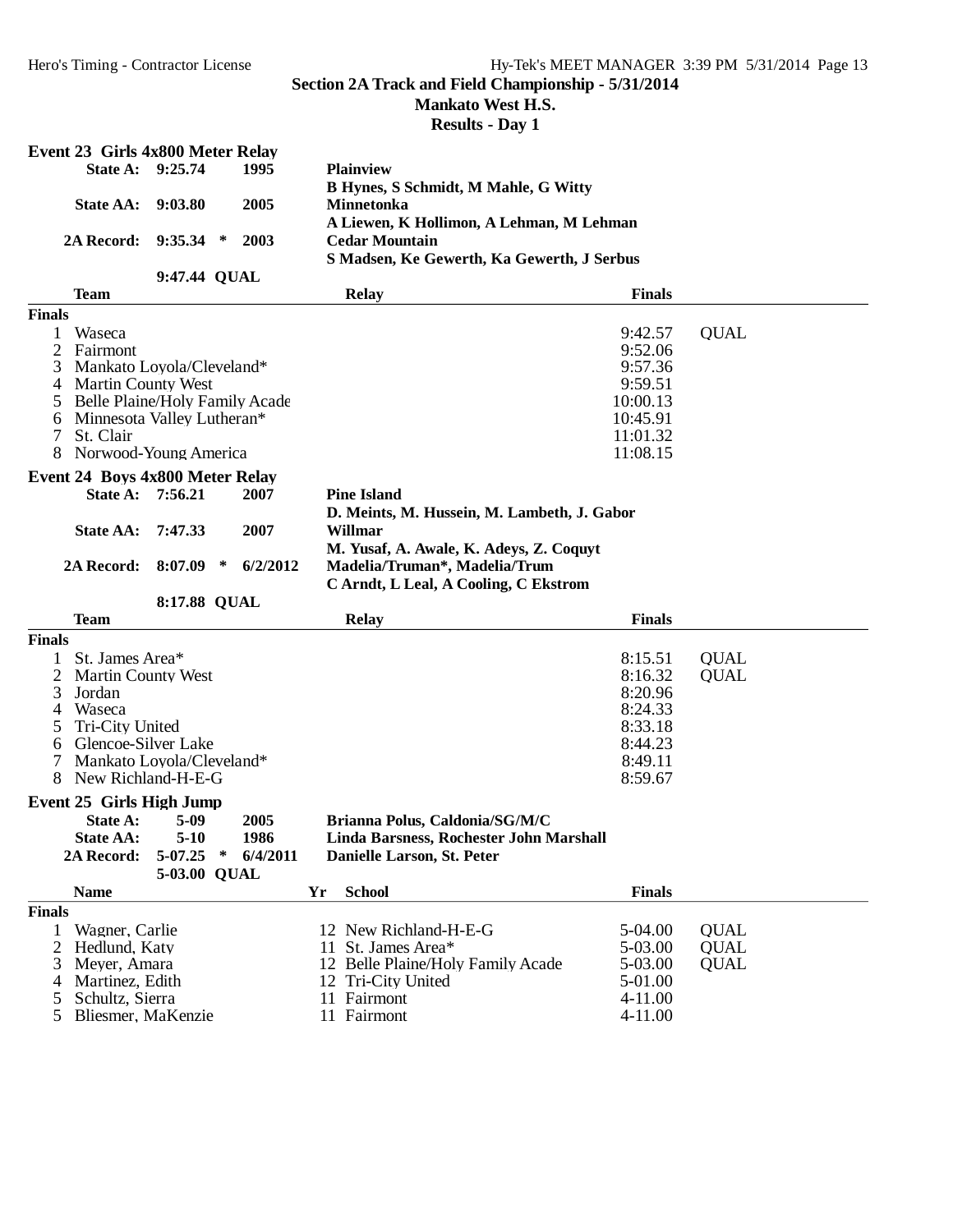**Mankato West H.S.**

|               | Finals  (Event 25 Girls High Jump) |          |    |                                          |               |             |
|---------------|------------------------------------|----------|----|------------------------------------------|---------------|-------------|
|               | <b>Name</b>                        |          | Yr | <b>School</b>                            | <b>Finals</b> |             |
|               | Wagner, Maddie                     |          |    | 9 New Richland-H-E-G                     | 4-11.00       |             |
| 7             | Jones, Madison                     |          |    | 10 Maple River                           | 4-11.00       |             |
| 9             | Lind, Emily                        |          |    | 11 St. Peter                             | 4-11.00       |             |
| 9             | Harguth, Quinn                     |          |    | 12 Waseca                                | 4-11.00       |             |
| 11            | Fink, Ally                         |          |    | 10 Belle Plaine/Holy Family Acade        | 4-09.00       |             |
| 11            | Poitra, Dakotah                    |          |    | 10 Belle Plaine/Holy Family Acade        | 4-09.00       |             |
| 11            | Dontje Lindell, Halla              |          |    | 11 St. Peter                             | 4-09.00       |             |
| 11            | Brandts, Allison                   |          |    | 10 St. James Area*                       | 4-09.00       |             |
| $---$         | Tiedman, Nicole                    |          |    | 9 Jordan                                 | <b>NH</b>     |             |
|               | Event 26 Boys High Jump            |          |    |                                          |               |             |
|               | <b>State A:</b><br>$6 - 10$        | 1981     |    | Ken Larson, Fulda                        |               |             |
|               | <b>State AA:</b><br>7-01           | 1973     |    | Rod Raver, Rochester John Marshall       |               |             |
|               | $6 - 09$<br>2A Record:<br>$\ast$   | 1993     |    | Andrew Kolars, Mankato Loyola            |               |             |
|               | 6-03.00 QUAL                       |          |    |                                          |               |             |
|               | <b>Name</b>                        |          | Yr | <b>School</b>                            | <b>Finals</b> |             |
| <b>Finals</b> |                                    |          |    |                                          |               |             |
|               | Brandts, Zach                      |          |    | 12 St. James Area*                       | 6-03.00       | <b>QUAL</b> |
| 2             | Johnson, Brady                     |          |    | 11 Belle Plaine/Holy Family Acade        | 6-03.00       | <b>QUAL</b> |
| 3             | Nordling, Kelly                    |          |    | 11 Tri-City United                       | 6-03.00       | <b>QUAL</b> |
| 4             | McCabe, Scott                      |          |    | 11 Tri-City United                       | 5-11.00       |             |
| 4             | Pond, Jake                         |          |    | 10 Jordan                                | 5-11.00       |             |
| 4             | Knutson, Kyle                      |          |    | 10 Jordan                                | 5-11.00       |             |
|               | Gonzalez, Miguel                   |          |    | 10 St. James Area*                       | 5-09.00       |             |
| 7             | Tollefson, Spencer                 |          |    | 11 New Richland-H-E-G                    | 5-09.00       |             |
| 9             | Bixby, Alek                        |          |    | 12 Norwood-Young America                 | 5-07.00       |             |
| 9             | Greenfield, Noah                   |          |    | 10 Maple River                           | 5-07.00       |             |
| 11            | Williams, Antoine                  |          |    | 9 St. Peter                              | 5-07.00       |             |
|               | Carter, Elijah                     |          |    | 10 Waseca                                | <b>NH</b>     |             |
| $---$         | Guse, Jake                         |          |    | 9 Waseca                                 | <b>NH</b>     |             |
|               | Johanson, Josh                     |          |    | 12 Madelia/Truman*                       | <b>NH</b>     |             |
| $---$         | Bennett, Will                      |          |    | 12 St. Peter                             | <b>NH</b>     |             |
| ---           | Sandmeyer, Jordan                  |          |    | 11 St. James Area*                       | <b>NH</b>     |             |
|               | <b>Event 27 Girls Pole Vault</b>   |          |    |                                          |               |             |
|               | <b>State A:</b><br>11-06           | 2001     |    | Amanda Frame, Pine Island                |               |             |
|               | <b>State AA:</b><br>12-09          | 2005     |    | <b>Alicia Rue, Robbinsdale Armstrong</b> |               |             |
|               | 2A Record:<br>$11 - 00$<br>$\ast$  | 6/2/2007 |    | <b>Lyndie Bosshart, St. James</b>        |               |             |
|               | 10-02.00 QUAL                      |          |    |                                          |               |             |
|               | <b>Name</b>                        |          | Yr | <b>School</b>                            | <b>Finals</b> |             |
| <b>Finals</b> |                                    |          |    |                                          |               |             |
| 1             | Egan, Shannon                      |          |    | 11 Belle Plaine/Holy Family Acade        | 9-11.00       |             |
| 2             | Egan, Bridget                      |          |    | 10 Belle Plaine/Holy Family Acade        | 9-11.00       |             |
| 3             | Petry, Samamtha                    |          |    | 9 Waterville-Elysian-Morristown          | 9-08.00       |             |
| 4             | Wiescamp, Makena                   |          |    | 12 Jordan                                | $9 - 02.00$   |             |
| 5             | Vargo, Joslyn                      |          | 9  | Tri-City United                          | 8-08.00       |             |
| 5             | Thisius, Linsey                    |          |    | 11 United South Central*                 | 8-08.00       |             |
| 5             | Piotrowski, Rachel                 |          |    | 12 Jordan                                | 8-08.00       |             |
| 8             | Galler, Brooke                     |          |    | 11 Waterville-Elysian-Morristown         | 8-08.00       |             |
| 9             | Vargo, Sydney                      |          |    | 10 Tri-City United                       | 8-08.00       |             |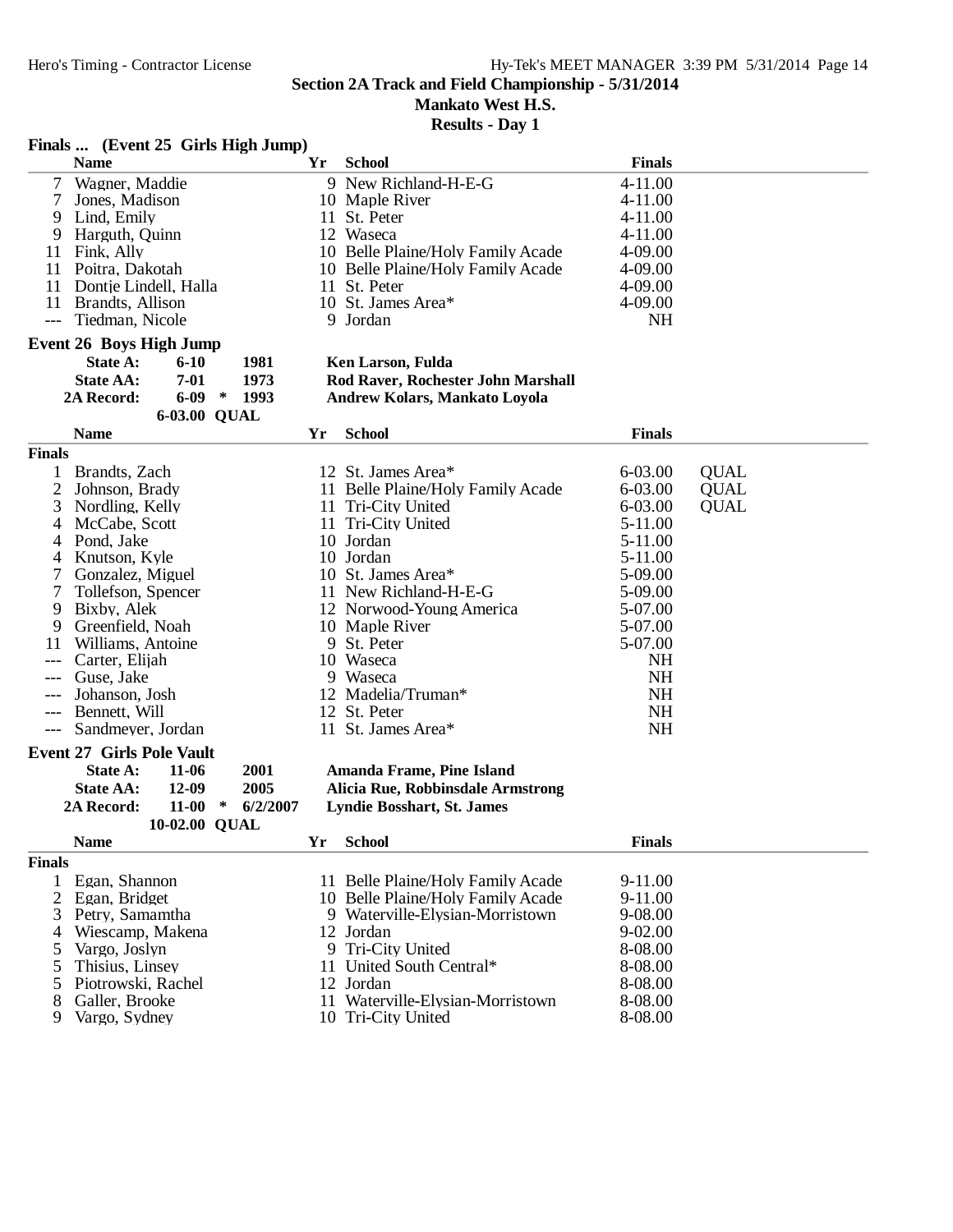#### Hero's Timing - Contractor License Hy-Tek's MEET MANAGER 3:39 PM 5/31/2014 Page 15

**Section 2A Track and Field Championship - 5/31/2014**

# **Mankato West H.S.**

**Results - Day 1**

### **Finals ... (Event 27 Girls Pole Vault) Name Yr School Finals** 10 Lium, Nicole 8 Blue Earth Area 8-08.00 11 Kaupa, Kendra 10 LCWM-Nicollet\* 8-02.00 11 Senkyr, Maria 12 St. Clair 8-02.00 --- Thate, Andrea 9 Fairmont NH Veiss, Teagan 8 St. Peter<br>
Christian, Cassie 9 Tri-City United --- Christian, Cassie 9 Tri-City United NH --- Hagedorn, Melissa 8 Blue Earth Area NH **Event 28 Boys Pole Vault State A: 15-03 1997 Chip Malmstrom & Jon Anderson, Mahtomedi & Morris Area State AA: 15-07 1997 Tim Koupal, Anoka 2A Record: 15-03.50 \* 5/31/2008 Erik Romsdahl, St. James** 13-07.00 QUAL **Name Yr School Finals Finals** 1 Schabelski, David 12 Belle Plaine/Holy Family Acade 13-01.00 2 Bevins, Christian 10 Jordan 12 12-10.00<br>
2 Peters, Erik 12 St. Clair 12-01.00 3 Peters, Erik 12 St. Clair<br>4 Kelly. Kolin 12 Fairmont 4 Kelly, Kolin 12 Fairmont 12-01.00<br>5 Hoy, Tristan 12 Waseca 12-01.00 5 Hoy, Tristan 12 Waseca 12 Hoy, Tristan 12-01.00<br>
5 Hoy, Tristan 12 Hoy 12 Waseca 12-01.00 France, Brandon 10 Blue Earth Area<br>France, Thomas 10 Tri-City United 7 Franek, Thomas 10 Tri-City United 11-07.00<br>
8 Stock, Logan 9 LCWM-Nicollet\* 11-01.00 8 Stock, Logan 9 LCWM-Nicollet<sup>\*</sup> 11-01.00<br>9 Cederstrom, Braden 9 Jordan 10-07.00 9 Cederstrom, Braden 9 Jordan 10-07.00<br>9 Thomez, Sean 12 Mankato Lovola/Cleveland\* 10-07.00 9 Thomez, Sean 12 Mankato Loyola/Cleveland\* 10-07.00<br>9 Sanders, Chris 9 Blue Earth Area 10-07.00 9 Sanders, Chris 9 Blue Earth Area 10-07.00<br>9 Raub, Ryley 10 Waseca 10-07.00 Paub, Ryley 10 Waseca 10 Eeley, Jackson 11 St. Peter 9 Keeley, Jackson 11 St. Peter 10-07.00 --- Shubert, Sam 11 Maple River NH 11 Belle Plaine/Holy Family Acade NH **Event 29 Girls Long Jump**<br>State A: 19-00 **State A: 19-00 1997 Charlene Buther, Bertha-Hewitt/Verndale State AA: 18-10.75 1982 Kristi Kropp, Anoka 2A Record: 17-10.75 \* 2006 Janey Helland, Maple River 17-01.00 OUAL Name Yr School Finals Wind Finals** 1 Berninghaus, Briana 10 Tri-City United 16-10.00 0.2 2<br>2 Leiding, Hailey 11 Martin County West 16-08.00 +0.0 2 11 Martin County West 16-08.00 +0.0 2<br>
9 Blue Earth Area 16-07.50 -1.0 2 3 Bell, Skylee 9 Blue Earth Area 16-07.50 -1.0 2 4 Gatz, Jenna 10 Belle Plaine/Holy Family Acade 16-05.50 -0.2 2 5 Schultz, Sierra 6 Rauh, Maggie 12 Minnesota Valley Lutheran\* 15-09.00 +0.0 1 7 Johanson, Hannah 9 Madelia/Truman\* 15-09.00 -0.5 1 8 Vinkmeier, Emily 12 Belle Plaine/Holy Family Acade 15-00.50 -0.3 1 9 Schuller, Hailey 10 New Richland-H-E-G 14-09.00 2.0 1 10 Lind, Emily 11 St. Peter 14-04.00 0.1 2<br>11 Koestler, Kelsey 12 Jordan 14-02.00 +0.0 1 11 Koestler, Kelsey 12 Jordan 14-02.00 +0.0 1<br>12 Sibley East 14-00.00 +0.0 1

12 Eckberg, Megan 12 Sibley East 14-00.00 +0.0 1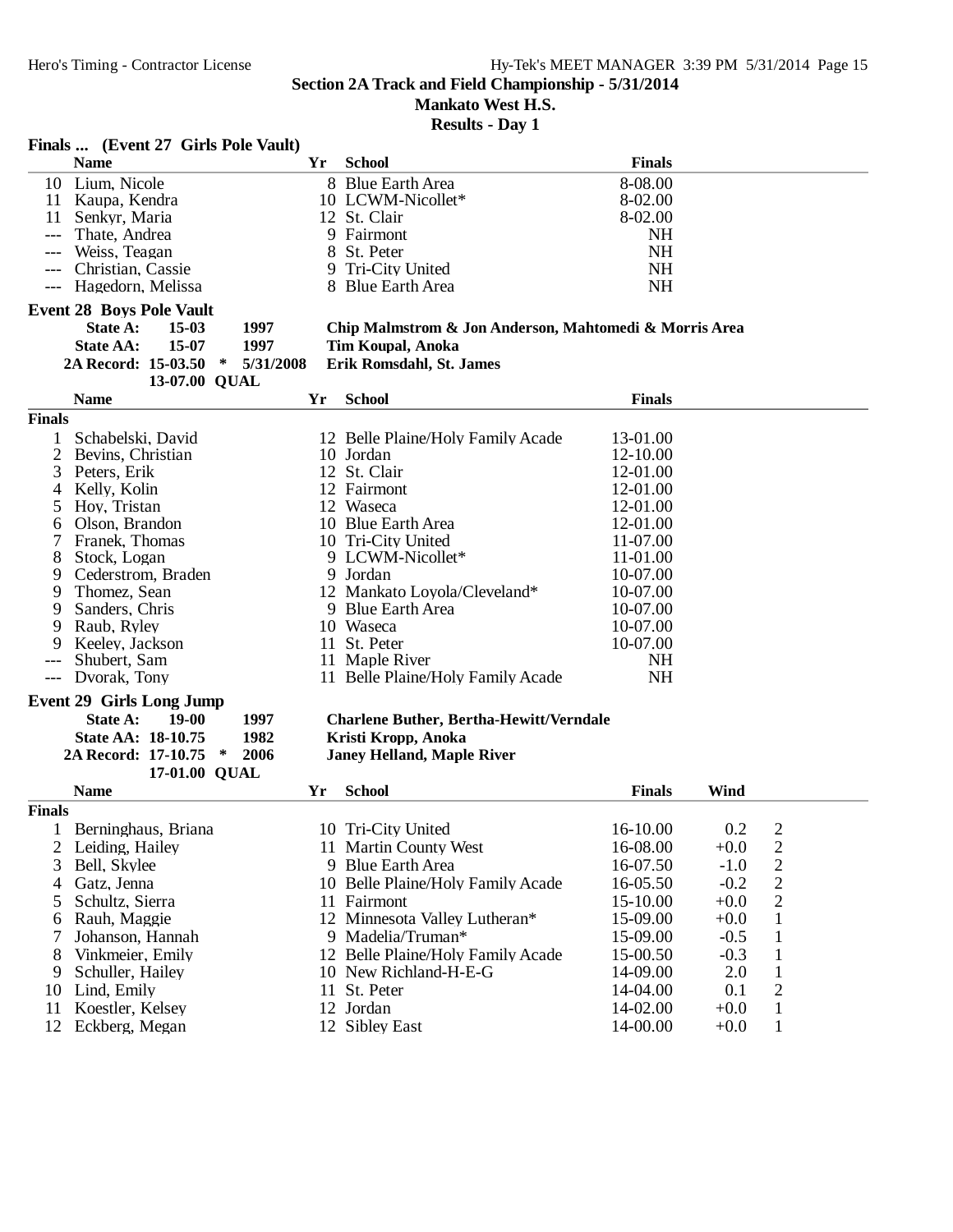### Hero's Timing - Contractor License Hy-Tek's MEET MANAGER 3:39 PM 5/31/2014 Page 16

**Section 2A Track and Field Championship - 5/31/2014**

**Mankato West H.S.**

| Finals  (Event 29 Girls Long Jump) |                       |    |                                   |                |            |                |  |  |  |
|------------------------------------|-----------------------|----|-----------------------------------|----------------|------------|----------------|--|--|--|
| <b>Name</b>                        |                       | Yr | <b>School</b>                     | <b>Finals</b>  | Wind       |                |  |  |  |
| Morton, Callie<br>13               |                       |    | 12 Janesville-Waldorf-Pemberton   | 13-09.50       | $-1.1$     | $\mathbf{1}$   |  |  |  |
| Wolff, Shelby<br>$---$             |                       |    | 8 Waseca                          | N <sub>D</sub> | <b>NWI</b> | $\mathbf{1}$   |  |  |  |
| Carr, Nikki                        |                       |    | 12 Sleepy Eye Unified*            | ND             | <b>NWI</b> | $\mathfrak{2}$ |  |  |  |
| Schirmer, Madi                     |                       |    | 7 Maple River                     | <b>ND</b>      | <b>NWI</b> | $\overline{2}$ |  |  |  |
| <b>Event 30 Boys Long Jump</b>     |                       |    |                                   |                |            |                |  |  |  |
| State A: 23-10.25                  | 1982                  |    | <b>John Bodine, Barnesville</b>   |                |            |                |  |  |  |
| State AA: 24-09.25                 | 1982                  |    | Von Shepard, St. Paul Central     |                |            |                |  |  |  |
| 2A Record: 22-03.50                | <b>2000</b><br>$\ast$ |    | <b>Jese Appel, WEM</b>            |                |            |                |  |  |  |
| 20-11.00 QUAL                      |                       |    |                                   |                |            |                |  |  |  |
| <b>Name</b>                        |                       | Yr | <b>School</b>                     | <b>Finals</b>  | Wind       |                |  |  |  |
| <b>Finals</b>                      |                       |    |                                   |                |            |                |  |  |  |
| Hull, Casey<br>1                   |                       |    | 12 Jordan                         | 21-05.00       | $-0.4$     | $\overline{c}$ |  |  |  |
| 2<br>Eversman, Josh                |                       |    | 12 Fairmont                       | 21-04.50       | $+0.0$     | $\overline{c}$ |  |  |  |
| 3<br>Johnson, Brady                |                       |    | 11 Belle Plaine/Holy Family Acade | 21-02.50       | $+0.0$     | $\sqrt{2}$     |  |  |  |
| Shure, Nick<br>4                   |                       |    | 11 Blue Earth Area                | 20-09.50       | $-0.7$     | $\sqrt{2}$     |  |  |  |
| McCrady, Michael<br>5              |                       |    | 10 Tri-City United                | 20-07.50       | $-1.1$     | $\overline{c}$ |  |  |  |
| Bade, Prince<br>6                  |                       |    | 10 Maple River                    | 20-07.00       | $-1.5$     | $\overline{2}$ |  |  |  |
| Busch, Zach                        |                       |    | 12 Jordan                         | 20-04.50       | $-0.4$     | $\sqrt{2}$     |  |  |  |
| 8<br>Haas, Alex                    |                       |    | 11 LeSueur-Henderson              | 20-04.00       | $-1.5$     | $\mathbf{1}$   |  |  |  |
| Kruse, Ryan<br>9                   |                       |    | 12 St. Clair                      | 20-00.50       | $-0.6$     | $\mathfrak{2}$ |  |  |  |
| 10<br>Olson, Dallas                |                       |    | 11 United South Central*          | 19-04.00       | 0.7        | $\mathbf{1}$   |  |  |  |
| 11<br>Hoy, Tristan                 |                       |    | 12 Waseca                         | 19-03.00       | $-1.3$     | $\mathbf{1}$   |  |  |  |
| 12<br>Beulke, Jamison              |                       |    | 11 Tri-City United                | 19-00.00       | 0.2        | $\mathbf{1}$   |  |  |  |
| 13<br>Baker, Sam                   |                       |    | 11 Martin County West             | 18-11.50       | $-0.7$     | $\mathbf{1}$   |  |  |  |
| Brownlee, Mason<br>14              |                       |    | 12 Tri-City United                | 18-08.50       | 0.9        | $\mathbf{1}$   |  |  |  |
| 15                                 |                       |    | 12 Martin County West             | 17-06.50       | $-0.3$     |                |  |  |  |
| Sparks, Daniel                     |                       |    |                                   |                |            | $\mathbf{1}$   |  |  |  |
| Prochaska, Blayne<br>$---$         |                       |    | 12 Belle Plaine/Holy Family Acade | <b>ND</b>      | <b>NWI</b> | $\mathbf{1}$   |  |  |  |
| <b>Event 31 Girls Triple Jump</b>  |                       |    |                                   |                |            |                |  |  |  |
| State A: 37-09.75                  | 1997                  |    | Sarah Brockberg, Pipestone-Jasper |                |            |                |  |  |  |
| State AA: 38-10.25                 | 2007                  |    | Jordan Helgren, Wayzata           |                |            |                |  |  |  |
| 2A Record: 38-03.50                | ∗<br>- 1999           |    | Jodi Helget, St. James            |                |            |                |  |  |  |
|                                    | 35-04.00 QUAL         |    |                                   |                |            |                |  |  |  |
| <b>Name</b>                        |                       | Yr | <b>School</b>                     | <b>Finals</b>  | Wind       |                |  |  |  |
| <b>Finals</b>                      |                       |    |                                   |                |            |                |  |  |  |
| Rutt, Megan<br>$\mathbf{1}$        |                       |    | 10 Tri-City United                | 36-00.75       | $+0.0$     | 2              |  |  |  |
| 2 Kes, Jenna                       |                       |    | 9 Jordan                          | 35-10.50       | $-1.7$     | 2              |  |  |  |
| Schultz, Sierra                    |                       |    | 11 Fairmont                       | 35-05.50       | $+0.0$     | $\overline{c}$ |  |  |  |
| Dontje Lindell, Halla<br>4         |                       |    | 11 St. Peter                      | 33-10.50       | $-7.0$     | 2              |  |  |  |
| Springer, Marta<br>5               |                       |    | 11 St. Peter                      | 33-07.00       | $-0.8$     | $\mathbf{1}$   |  |  |  |
| Wacholz, Abby<br>6                 |                       |    | 10 New Richland-H-E-G             | 32-09.25       | 0.3        | $\mathbf{1}$   |  |  |  |
| Johanson, Hannah<br>7              |                       |    | 9 Madelia/Truman*                 | 32-05.00       | $+0.0$     | $\mathbf{1}$   |  |  |  |
| 8<br>Hayden, Mariena               |                       |    | 9 Belle Plaine/Holy Family Acade  | 32-02.00       | $+0.0$     | $\overline{c}$ |  |  |  |
| Chaffee, Samantha<br>9             |                       |    | 9 United South Central*           | 32-01.75       | $-0.7$     | $\overline{c}$ |  |  |  |
| Wolff, Shelby<br>10                |                       |    | 8 Waseca                          | 32-01.50       | $+0.0$     | $\mathbf{1}$   |  |  |  |
| 11<br>Schilling, Katie             |                       |    | 9 St. Peter                       | 31-11.75       | $+0.0$     | $\overline{c}$ |  |  |  |
| 12<br>Larson, Parry                |                       |    | 12 Norwood-Young America          | 31-08.75       | 0.2        | $\mathfrak{2}$ |  |  |  |
| Voss, Marissa<br>13                |                       |    | 10 Fairmont                       | 30-07.00       | $-0.2$     | $\mathbf{1}$   |  |  |  |
| 14 Peach, Hattie                   |                       |    | 9 Waterville-Elysian-Morristown   | 30-04.75       | $+0.0$     | $\mathbf{1}$   |  |  |  |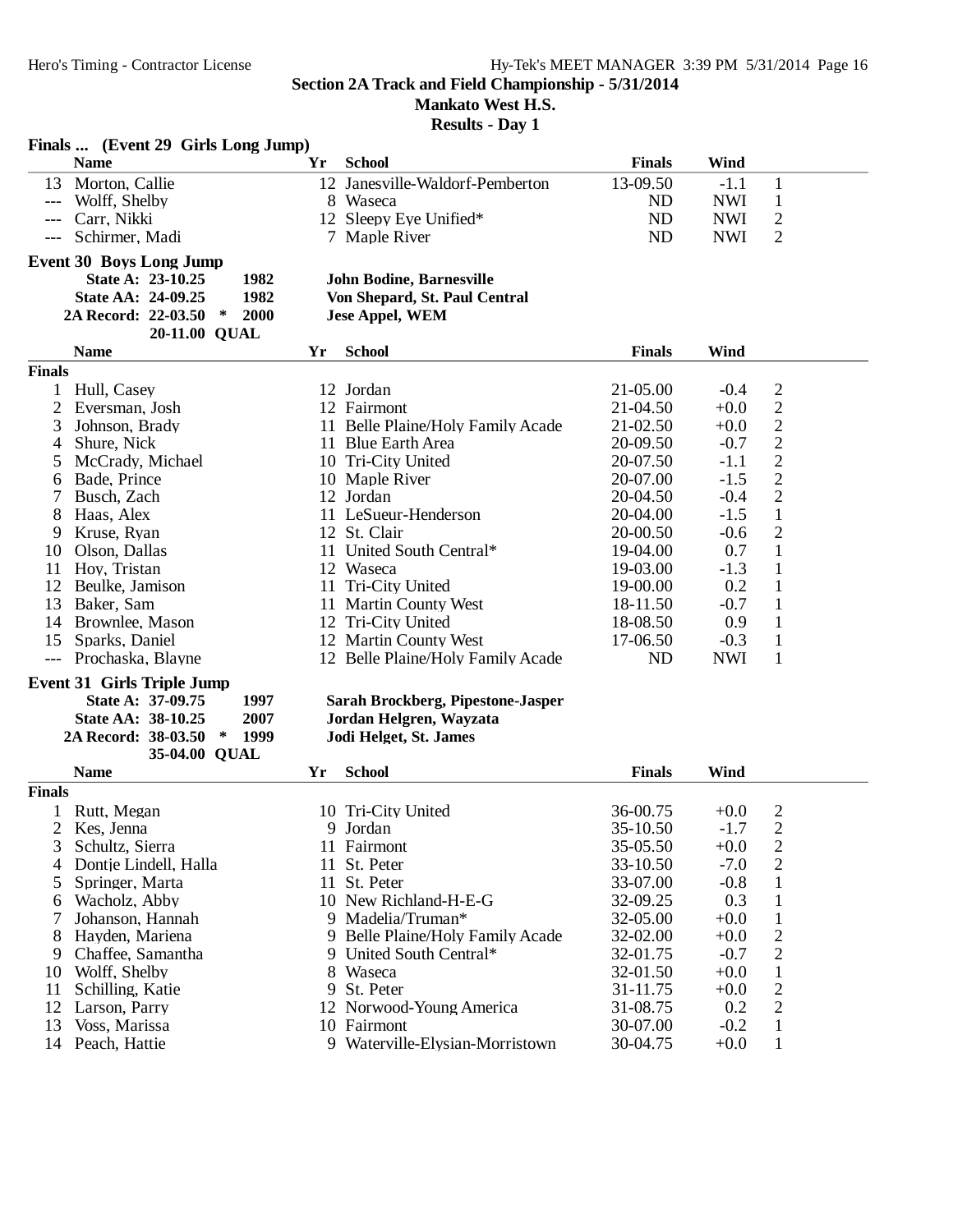**Mankato West H.S.**

| Finals  (Event 31 Girls Triple Jump)                          |                                       |                        |             |                                |  |  |  |  |
|---------------------------------------------------------------|---------------------------------------|------------------------|-------------|--------------------------------|--|--|--|--|
| <b>Name</b>                                                   | <b>School</b><br>Yr                   | <b>Finals</b>          | Wind        |                                |  |  |  |  |
| Hastings, Alesia<br>15                                        | 11 Belle Plaine/Holy Family Acade     | 30-02.25               | $+0.0$      | $\mathbf{1}$                   |  |  |  |  |
| 16 Wallace, Renae                                             | 9 LCWM-Nicollet*                      | 29-05.00               | $-1.0$      | $\mathbf{1}$                   |  |  |  |  |
|                                                               |                                       |                        |             |                                |  |  |  |  |
| <b>Event 32 Boys Triple Jump</b><br>State A: 48-08.50<br>1987 | Ed Hegland, Appleton/Milan            |                        |             |                                |  |  |  |  |
| 49-00<br><b>State AA:</b><br>2001                             | Pat Akpaette, Richfield               |                        |             |                                |  |  |  |  |
| $\ast$<br>2A Record: 45-08.50<br>2006                         | <b>Joey Schwecke, GFW/Mcloed West</b> |                        |             |                                |  |  |  |  |
| 43-00.00 QUAL                                                 |                                       |                        |             |                                |  |  |  |  |
| <b>Name</b>                                                   | <b>School</b><br>Yr                   | <b>Finals</b>          | Wind        |                                |  |  |  |  |
| <b>Finals</b>                                                 |                                       |                        |             |                                |  |  |  |  |
| 1<br>Busch, Zach                                              | 12 Jordan                             | 43-00.25               | $-1.0$      | 2                              |  |  |  |  |
| $\overline{2}$<br>Eversman, Josh                              | 12 Fairmont                           | 42-08.75               | $-0.8$      | $\mathbf{2}$                   |  |  |  |  |
| 3<br>Nordling, Kelly                                          | 11 Tri-City United                    | 42-05.25               | 0.9         | $\boldsymbol{2}$               |  |  |  |  |
| Johnson, Brady<br>4                                           | 11 Belle Plaine/Holy Family Acade     | 42-02.25               | 1.2         | $\sqrt{2}$                     |  |  |  |  |
| Bahr, Zach<br>5                                               | 12 Belle Plaine/Holy Family Acade     | 41-07.25               | $+0.0$      | $\overline{c}$                 |  |  |  |  |
| Schuster, John<br>6                                           | 11 United South Central*              | 40-07.00               | $-0.7$      | $\overline{c}$                 |  |  |  |  |
| 7<br>Cook, Wesley                                             | 11 Martin County West                 | 39-10.75               | $-0.1$      | $\sqrt{2}$                     |  |  |  |  |
| 8<br>Westman, Hunter                                          | 8 Mankato Loyola/Cleveland*           | 39-09.50               | 0.8         | $\,1$                          |  |  |  |  |
| Bowers, Camden<br>9                                           | 10 Blue Earth Area                    | 39-08.75               | 0.6         | $\mathfrak{2}$                 |  |  |  |  |
| 10<br>McCabe, Scott                                           | 11 Tri-City United                    | 39-03.50               | 0.1         | $\mathbf{1}$                   |  |  |  |  |
| 11<br>Thomsen, Logan                                          | 12 United South Central*              | 38-05.00               | 1.8         | $\mathbf{1}$                   |  |  |  |  |
| 12<br>Prochaska, Blayne                                       | 12 Belle Plaine/Holy Family Acade     | 38-04.75               | 0.2         | $\mathbf{1}$                   |  |  |  |  |
| 13<br>Larson, Tylar                                           | 10 St. James Area*                    | 37-11.75               | 0.6         | $\mathbf{1}$                   |  |  |  |  |
| 14<br>Wehking, Wyatt                                          | 12 Janesville-Waldorf-Pemberton       | 37-03.00               | $+0.0$      |                                |  |  |  |  |
| 15                                                            | 9 LeSueur-Henderson                   | 36-11.50               | 0.4         | $\mathbf{1}$                   |  |  |  |  |
| Turek, Frank<br>16<br>Coleman, Dante                          | 11 Waseca                             | 35-02.50               | 0.1         | $\mathbf{1}$<br>$\mathbf{1}$   |  |  |  |  |
|                                                               |                                       |                        |             |                                |  |  |  |  |
| <b>Event 33 Girls Discus Throw</b>                            |                                       |                        |             |                                |  |  |  |  |
| <b>State A:</b><br>154-00<br>1994                             | <b>Nancy Overman, Fulda</b>           |                        |             |                                |  |  |  |  |
| <b>State AA:</b><br>156-00<br>1993                            | <b>Sandy Fuchs, Rocori</b>            |                        |             |                                |  |  |  |  |
| $*$ 6/2/2012<br>2A Record:<br>137-04                          | <b>Ashley Thooft, St. Clair</b>       |                        |             |                                |  |  |  |  |
| <b>119-10 QUAL</b>                                            |                                       |                        |             |                                |  |  |  |  |
| <b>Name</b>                                                   | <b>School</b><br>Yr                   | <b>Finals</b>          |             |                                |  |  |  |  |
| <b>Finals</b>                                                 |                                       |                        |             |                                |  |  |  |  |
| Weber, Katelyn<br>1                                           | 12 St. Clair                          | 135-04.00              | <b>OUAL</b> | $\overline{\mathbf{c}}$        |  |  |  |  |
| 2<br>Theissen, Alayna                                         | 10 LCWM-Nicollet*                     | 127-10.00              | <b>QUAL</b> | $\frac{2}{2}$                  |  |  |  |  |
| 3<br>Krentz, Megan                                            | 10 Sibley East                        | 117-07.00              |             |                                |  |  |  |  |
| $\overline{4}$<br>Jo Brinkmann, Sami                          | 12 Norwood-Young America              | 113-07.00              |             | $\overline{c}$                 |  |  |  |  |
| 5<br>Lager, Amy<br>Larson, Madyson                            | 12 St. Peter                          | 105-03.00<br>105-01.00 |             | $\mathbf{1}$<br>$\overline{c}$ |  |  |  |  |
| 6<br>7<br>Schlueter, Kayla                                    | 11 Martin County West<br>11 Waseca    | 103-05.00              |             | 1                              |  |  |  |  |
| Burtis, Talitha<br>8                                          | 12 Fairmont                           | 100-11.00              |             |                                |  |  |  |  |
| Wood, Michaela<br>9                                           | 11 Tri-City United                    | 99-04.00               |             |                                |  |  |  |  |
| Carlson, Madison<br>10                                        | 10 St. James Area*                    | 96-07.00               |             | 1                              |  |  |  |  |
| 11<br>Reuter, Tresa                                           | 11 St. Clair                          | 93-11.00               |             | $\overline{c}$                 |  |  |  |  |
| 12<br>Jensen, Lexi                                            | 12 G-F-W                              | 88-05.00               |             | $\mathbf{1}$                   |  |  |  |  |
| 13<br>Martinez, Edith                                         | 12 Tri-City United                    | 83-09.00               |             | $\overline{c}$                 |  |  |  |  |
| 14<br>Hennen, Makenzie                                        | 10 Jordan                             | 81-07.00               |             | $\mathbf{1}$                   |  |  |  |  |
| Fasching, Shelby<br>$---$                                     | 10 Lester Prairie/Holy Trinity*       | ND                     |             | $\overline{c}$                 |  |  |  |  |
| Cory, Katherine<br>---                                        | 10 United South Central*              | <b>ND</b>              |             | 1                              |  |  |  |  |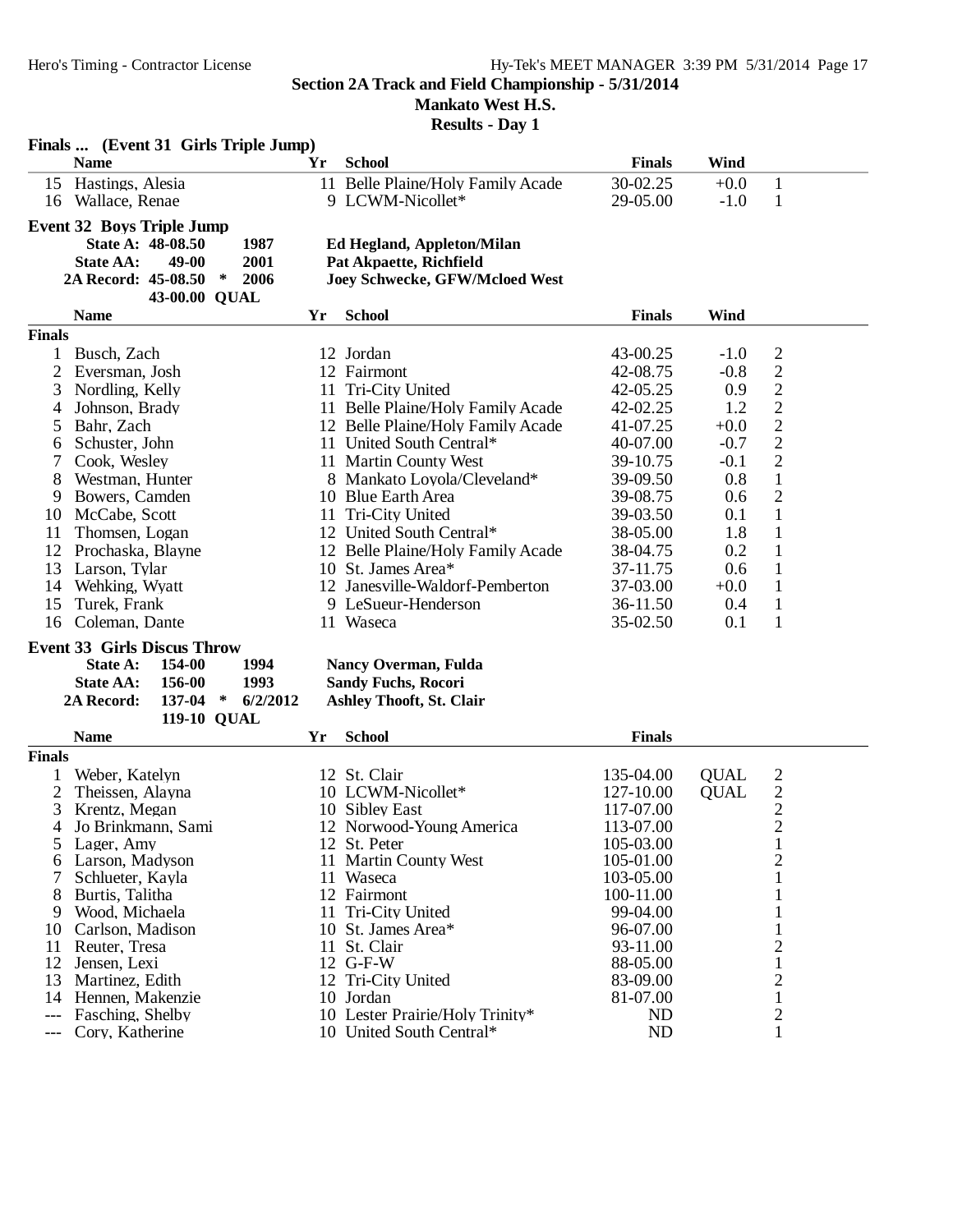# **Mankato West H.S.**

### **Results - Day 1**

### **Event 34 Boys Discus Throw**

| <b>State A: 192-07</b> |             | 1987                   | <b>Mike Yonkey, Wells-Easton</b>        |
|------------------------|-------------|------------------------|-----------------------------------------|
| State AA: 185-06       |             | 2000                   | <b>Karl Erickson, Rochester Century</b> |
| 2A Record:             |             | $177-00$ * $5/31/2014$ | Tyler Kolander, Waseca                  |
|                        | 147-06 OUAL |                        |                                         |

## **Finals**

|               | <b>Name</b>             | Yr  | <b>School</b>                     | <b>Finals</b>                   |                |
|---------------|-------------------------|-----|-----------------------------------|---------------------------------|----------------|
| <b>Finals</b> |                         |     |                                   |                                 |                |
|               | Kolander, Tyler         | 11. | Waseca                            | <b>QUAL</b><br>177-00.00<br>$*$ | 2              |
| 2             | Kruse, Ryan             |     | 12 St. Clair                      | 165-05.00<br><b>OUAL</b>        | $\overline{c}$ |
| 3             | Weber, Micth            | 8   | St. Clair                         | 147-04.00                       |                |
| 4             | Donnay. Tyler           |     | 12 Glencoe-Silver Lake            | 132-06.00                       |                |
|               | Steffl, Andy            |     | 12 Sleepy Eye Unified*            | 128-06.00                       |                |
| 6             | Timm, Daniel            |     | $11$ G-F-W                        | 127-03.00                       |                |
|               | Nowak, Jacob            |     | 12 Belle Plaine/Holy Family Acade | 119-10.00                       |                |
| 8.            | Kalis, Kevin            |     | 11 New Richland-H-E-G             | 118-04.00                       |                |
| 9             | Schultz, Jake           |     | 12 Belle Plaine/Holy Family Acade | 113-06.00                       |                |
| 10            | Phillips, Jordan        |     | 12 Mankato Loyola/Cleveland*      | 113-00.00                       |                |
| 10            | Krieger, Danny          |     | 12 Blue Earth Area                | 113-00.00                       | 2              |
| 12            | Otto, Alec              |     | 12 Belle Plaine/Holy Family Acade | 112-07.00                       |                |
| 13            | Archer, Matt            |     | 11 Mankato Loyola/Cleveland*      | 106-06.00                       | 2              |
| 14            | Phillips, Gus           |     | 12 Blue Earth Area                | 106-05.00                       |                |
| 15            | Edman, Derek            |     | 12 Fairmont                       | 105-02.00                       |                |
| 16            | Johnson, Christopher    |     | 10 St. James Area*                | 104-05.00                       |                |
|               | Event 35 Girls Shot Put |     |                                   |                                 |                |

|                           | State A: 45-05.75 | 2003      | <b>Brianne Carmichael, DeLaSalle</b> |
|---------------------------|-------------------|-----------|--------------------------------------|
| <b>State AA: 51-07.50</b> |                   | 2002      | Liz Podominick, Lakeville            |
| <b>2A Record:</b>         | $45-00$ *         | 5/31/2014 | Katelyn Weber, St. Clair             |

**QUAL39-00.00**

# **Name Yr School Finals**

| Weber, Katelyn     |                                                                             | $45-00.00$ *                                                                                                                                                                                                                                                                                                                                                                                      | 2                          |
|--------------------|-----------------------------------------------------------------------------|---------------------------------------------------------------------------------------------------------------------------------------------------------------------------------------------------------------------------------------------------------------------------------------------------------------------------------------------------------------------------------------------------|----------------------------|
| Jo Brinkmann, Sami |                                                                             | 39-10.00                                                                                                                                                                                                                                                                                                                                                                                          | 2                          |
| Christensen, Zoe   |                                                                             | 37-03.75                                                                                                                                                                                                                                                                                                                                                                                          |                            |
|                    |                                                                             | 37-02.25                                                                                                                                                                                                                                                                                                                                                                                          |                            |
|                    |                                                                             | 36-06.25                                                                                                                                                                                                                                                                                                                                                                                          | $\overline{2}$             |
| Schlueter, Kayla   |                                                                             | 36-01.00                                                                                                                                                                                                                                                                                                                                                                                          | 2                          |
| Wood, Michaela     |                                                                             | 35-00.25                                                                                                                                                                                                                                                                                                                                                                                          |                            |
| Fasching, Shelby   |                                                                             | 34-08.00                                                                                                                                                                                                                                                                                                                                                                                          |                            |
| Turmes, Olivia     |                                                                             | 33-02.75                                                                                                                                                                                                                                                                                                                                                                                          |                            |
| Martinez, Edith    |                                                                             | 32-01.50                                                                                                                                                                                                                                                                                                                                                                                          |                            |
| Bach, Dana         |                                                                             | 31-09.50                                                                                                                                                                                                                                                                                                                                                                                          |                            |
|                    |                                                                             | 31-05.50                                                                                                                                                                                                                                                                                                                                                                                          |                            |
| Krueger, Desi      |                                                                             | 31-01.00                                                                                                                                                                                                                                                                                                                                                                                          |                            |
| Sherer, Nicole     |                                                                             | $31 - 00.00$                                                                                                                                                                                                                                                                                                                                                                                      |                            |
| Carlson, Madison   |                                                                             | 29-06.50                                                                                                                                                                                                                                                                                                                                                                                          |                            |
| Allis, Lauren      |                                                                             | 29-01.25                                                                                                                                                                                                                                                                                                                                                                                          |                            |
|                    | <b>Finals</b><br>4 Theissen, Alayna<br>5 Larson, Madyson<br>Cory, Katherine | 12 St. Clair<br>12 Norwood-Young America<br>Glencoe-Silver Lake<br>8<br>10 LCWM-Nicollet*<br>11 Martin County West<br>11 Waseca<br>11 Tri-City United<br>10 Lester Prairie/Holy Trinity*<br>11 Belle Plaine/Holy Family Acade<br>12 Tri-City United<br>8 LeSueur-Henderson<br>10 United South Central*<br>10 St. Peter<br>10 Martin County West<br>10 St. James Area*<br>10 United South Central* | <b>QUAL</b><br><b>OUAL</b> |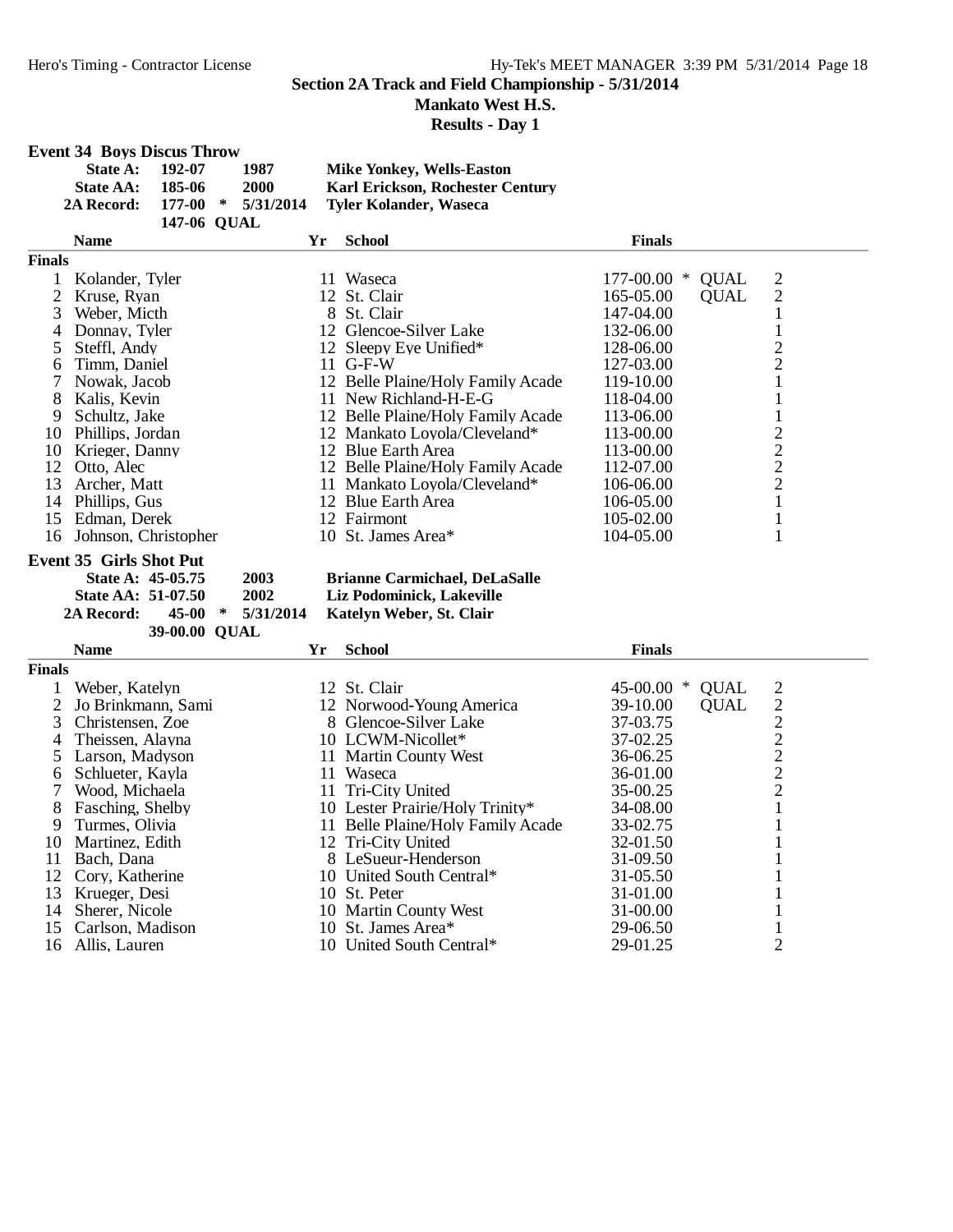## **Mankato West H.S.**

|               | <b>Event 36 Boys Shot Put</b>                |           |                                          |                        |                                  |                |      |
|---------------|----------------------------------------------|-----------|------------------------------------------|------------------------|----------------------------------|----------------|------|
|               | 62-08<br><b>State A:</b>                     | 1996      | Tim Senjum, Hayfield                     |                        |                                  |                |      |
|               | State AA: 63-05.25                           | 2004      | <b>Nate Englin, Mounds View</b>          |                        |                                  |                |      |
|               | 2A Record:<br>$55-03$<br>$\ast$              | 2005      | <b>Tyler Velzke, WEM</b>                 |                        |                                  |                |      |
|               | 50-11.00 QUAL                                |           |                                          |                        |                                  |                |      |
|               | <b>Name</b>                                  | Yr        | <b>School</b>                            |                        | <b>Finals</b>                    |                |      |
| <b>Finals</b> |                                              |           |                                          |                        |                                  |                |      |
| 1             | Kruse, Ryan                                  |           | 12 St. Clair                             |                        | 48-11.75                         | $\overline{c}$ |      |
| 2             | Timm, Daniel                                 |           | 11 G-F-W                                 |                        | 48-11.50                         | $\sqrt{2}$     |      |
| 3             | Kolander, Tyler                              |           | 11 Waseca                                |                        | 48-06.50                         | $\overline{c}$ |      |
| 4             | Eberhard, Adam                               |           | 12 Glencoe-Silver Lake                   |                        | 48-02.00                         | $\overline{c}$ |      |
| 5             | Dundas, James                                |           | 12 United South Central*                 |                        | 47-11.50                         | $\mathbf{1}$   |      |
| 6             | Weber, Micth                                 |           | 8 St. Clair                              |                        | 47-09.00                         | $\mathbf{1}$   |      |
| 7             | Phillips, Jordan                             |           | 12 Mankato Loyola/Cleveland*             |                        | 47-07.50                         | $\overline{c}$ |      |
| 8             | Spellman, Josh                               |           | 12 Belle Plaine/Holy Family Acade        |                        | 47-05.00                         | $\overline{c}$ |      |
| 9             | Otto, Alec                                   |           | 12 Belle Plaine/Holy Family Acade        |                        | 46-05.00                         | $\mathbf{1}$   |      |
| 10            | Krieger, Danny                               |           | 12 Blue Earth Area                       |                        | 44-09.50                         | $\overline{c}$ |      |
| 11            | Schwecke, Micah                              |           | 12 G-F-W                                 |                        | 44-01.00                         | $\mathbf{1}$   |      |
| 12            | Carlson, Barrett                             |           | 12 Minnesota Valley Lutheran*            |                        | 41-00.50                         | $\overline{c}$ |      |
| 13            | Gray, Jack                                   |           | 12 Jordan                                |                        | 40-02.50                         | $\mathbf{1}$   |      |
| 14            | Thofson, Patrick                             |           | 10 LCWM-Nicollet*                        |                        | 39-06.25                         | $\mathbf{1}$   |      |
| 15            | Jahnke, Dakota                               |           | 12 Blue Earth Area                       |                        | 38-04.00                         | $\mathbf{1}$   |      |
|               | 16 Denn, Jake                                |           | 11 Madelia/Truman*                       |                        | 37-11.75                         | 1              |      |
|               | <b>Event 39 Boys Shot Put Wheelchair</b>     |           |                                          |                        |                                  |                |      |
|               | 2A Record:<br>$10-03$ *                      | 5/31/2014 | <b>Blake Collier, St. James Ar</b>       |                        |                                  |                |      |
|               | <b>Name</b>                                  | Yr        | <b>School</b>                            |                        | <b>Finals</b>                    |                |      |
| <b>Finals</b> |                                              |           |                                          |                        |                                  |                |      |
|               | 1 Collier, Blake                             |           | 8 St. James Area*                        |                        | $10-03.00$ *                     |                |      |
|               | <b>Event 40 Boys Discus Throw Wheelchair</b> |           |                                          |                        |                                  |                |      |
|               | <b>State A:</b><br>$20 - 01$                 |           |                                          |                        |                                  |                |      |
|               | 2A Record:<br>$20-01$ *                      | 5/31/2014 | <b>Blake Collier, St. James Ar</b>       |                        |                                  |                |      |
|               | <b>Name</b>                                  | Yr        | <b>School</b>                            |                        | <b>Finals</b>                    |                |      |
| <b>Finals</b> |                                              |           |                                          |                        |                                  |                |      |
| 1             | Collier, Blake                               |           | 8 St. James Area*                        |                        | $20-01$ *                        |                |      |
|               |                                              |           |                                          |                        |                                  |                |      |
|               |                                              |           | Women - Team Rankings - 18 Events Scored |                        |                                  |                |      |
|               | 1) Belle Plaine/Holy Family Acade            |           | 98                                       | 2) Blue Earth Area     |                                  |                | 68   |
|               | 3) Tri-City United                           |           | 60                                       | 4) Fairmont            |                                  |                | 58   |
|               | 5) Martin County West                        |           | 50                                       | 6) St. Peter           |                                  |                | 48   |
|               | 7) Glencoe-Silver Lake                       |           | 47                                       | 8) Jordan              |                                  |                | 44   |
|               |                                              |           |                                          |                        |                                  |                |      |
|               | 9) Waterville-Elysian-Morristown             |           | 39                                       | 9) Waseca              |                                  |                | 39   |
|               | 11) Norwood-Young America                    |           | 29                                       | 12) LCWM-Nicollet*     |                                  |                | 28   |
|               | 12) LeSueur-Henderson                        |           | 28                                       | 14) New Richland-H-E-G |                                  |                | 27.5 |
|               | 15) Maple River                              |           | 26.5                                     | 16) St. James Area*    |                                  |                | 26   |
|               | 16) Sleepy Eye Unified*                      |           | 26                                       | 16) St. Clair          |                                  |                | 26   |
|               | 19) Sibley East                              |           | 17                                       |                        | 20) Minnesota Valley Lutheran*   |                | 13   |
|               | 21) Mankato Loyola/Cleveland*                |           | 9                                        | 21) Madelia/Truman*    |                                  |                | 9    |
|               | 21) United South Central*                    |           | 9                                        |                        | 24) Lester Prairie/Holy Trinity* |                |      |